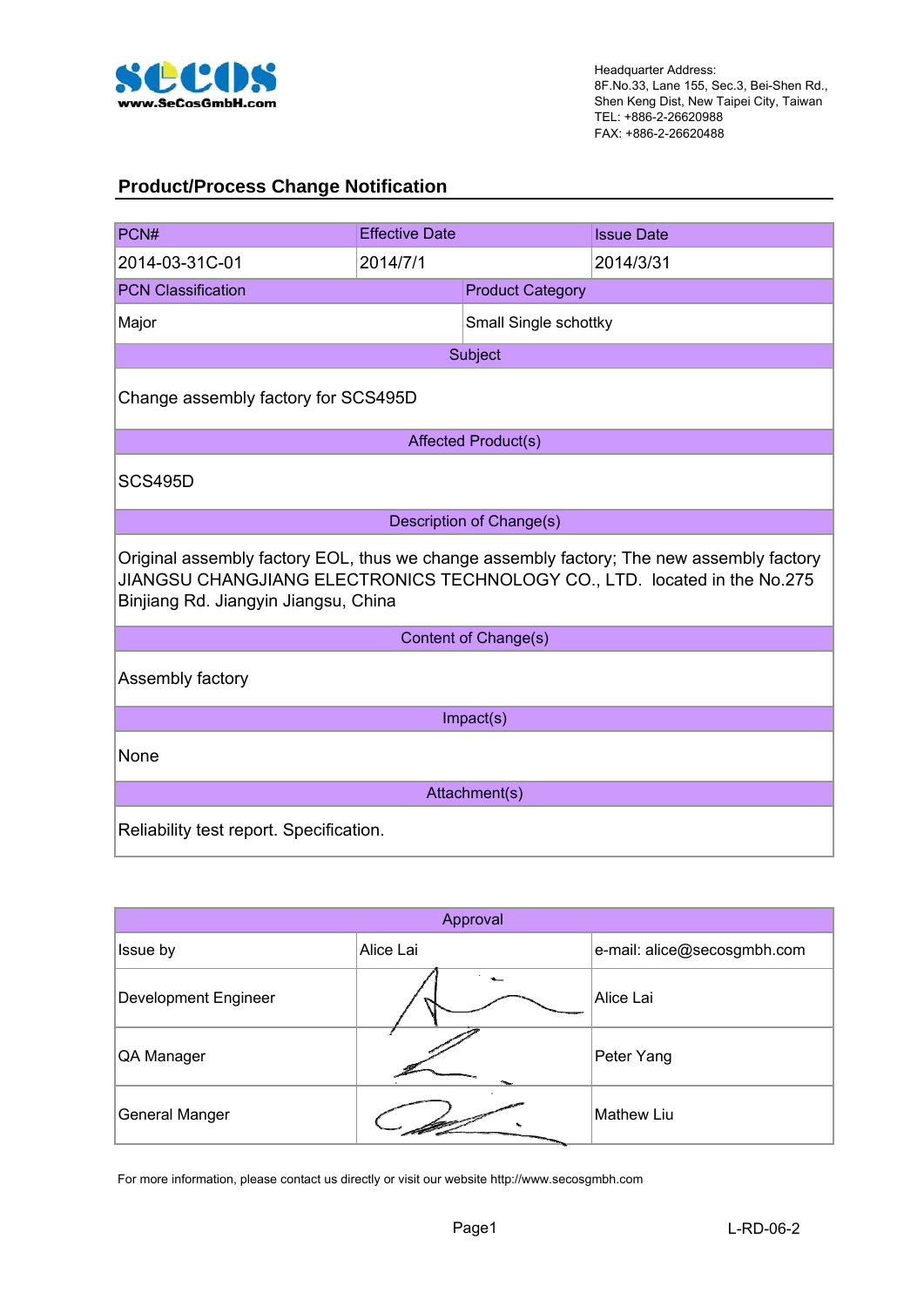

Headquarter Address: 8F.No.33, Lane 155, Sec.3, Bei-Shen Rd., Shen Keng Dist, New Taipei City, Taiwan TEL: +886-2-26620988 FAX: +886-2-26620488

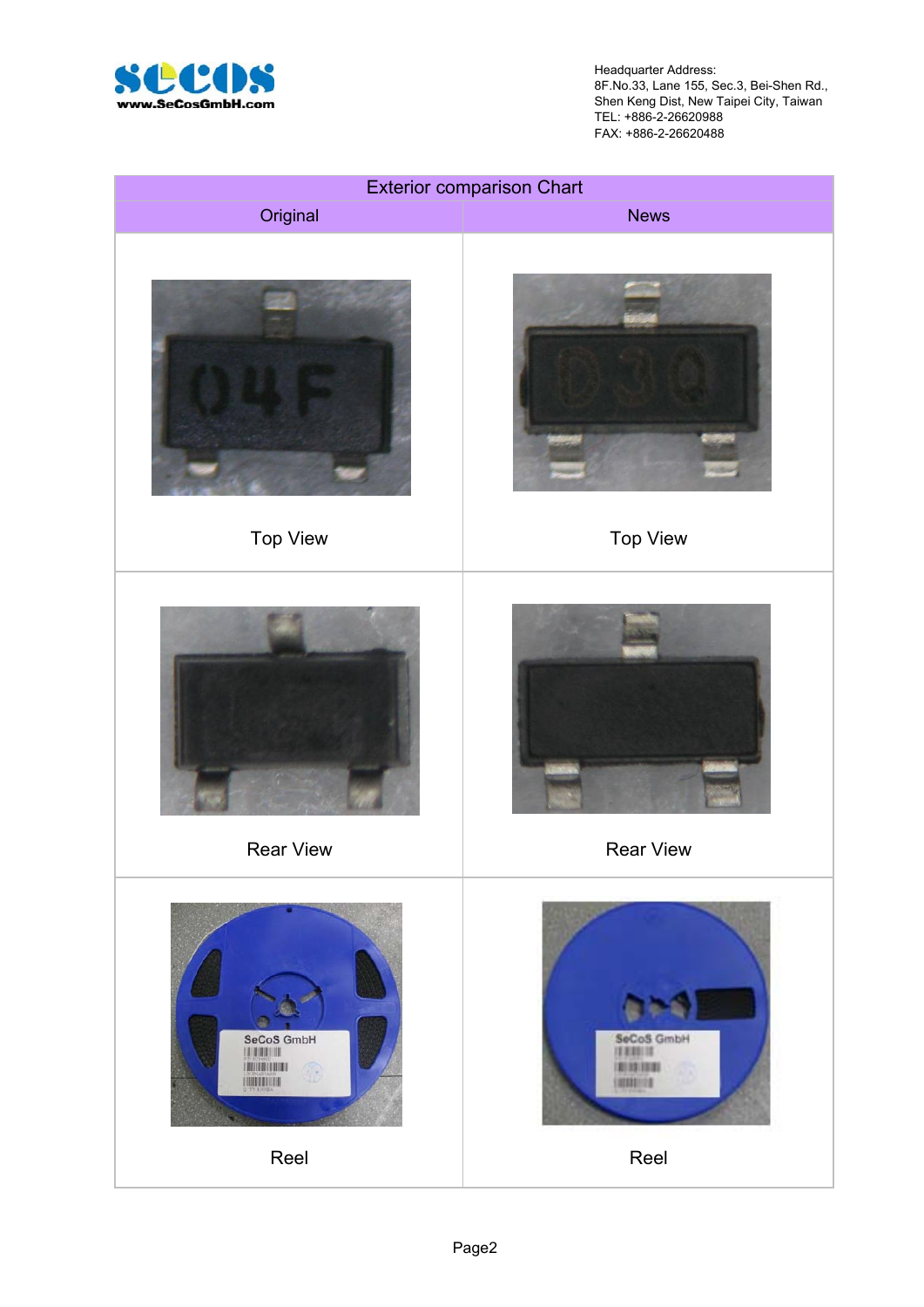

Headquarter Address: 8F.No.33, Lane 155, Sec.3, Bei-Shen Rd., Shen Keng Dist, New Taipei City, Taiwan TEL: +886-2-26620988 FAX: +886-2-26620488

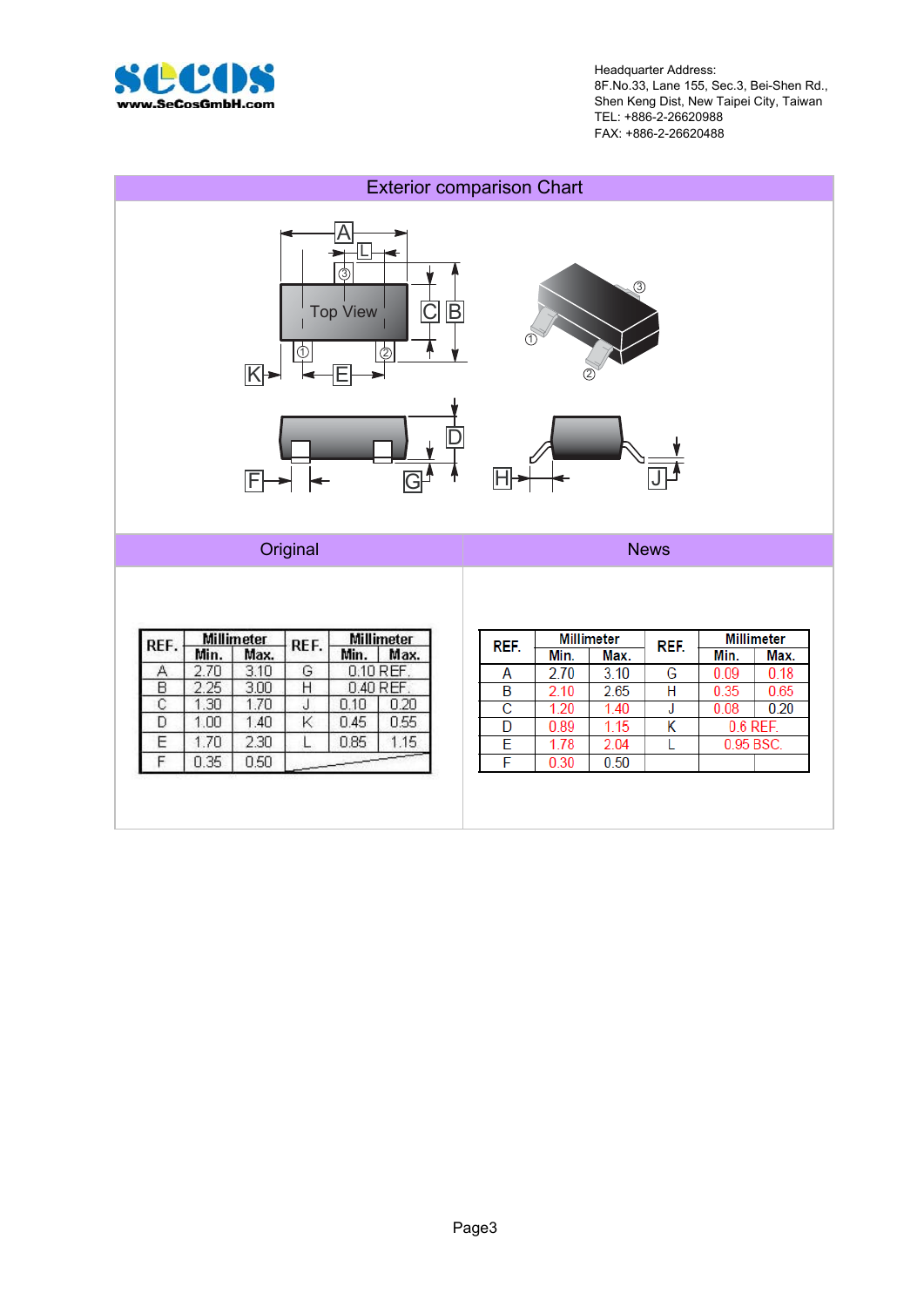

### **SCS495D**

**400mA , 25V Surface Mount Schottky Barrier Rectifier** 

#### RoHS Compliant Product A suffix of "-C" specifies halogen & lead-free

### **FEATURES**

- Small surface mounting type
- Low reverse current and low forward voltage
- High reliability

#### **MARKING**



**D3Q**

#### **PACKAGE INFORMATION**

| Package | <b>MPQ</b> | <b>Leader Size</b> |
|---------|------------|--------------------|
| SOT-23  |            | 7 inch             |



| REF. | <b>Millimeter</b> |      | REF. | <b>Millimeter</b> |      |  |
|------|-------------------|------|------|-------------------|------|--|
|      | Min.              | Max. |      | Min.              | Max. |  |
| A    | 2.70              | 3.10 | G    | 0.09              | 0.18 |  |
| в    | 2.10              | 2.65 | н    | 0.35              | 0.65 |  |
| C    | 1.20              | 1.40 |      | 0.08              | 0.20 |  |
| D    | 0.89              | 1.15 | Κ    | 0.6 REF.          |      |  |
| F    | 1.78              | 2.04 |      | 0.95 BSC.         |      |  |
|      | 0.30              | 0.50 |      |                   |      |  |



### **ABSOLUTE MAXIMUM RATINGS** (T<sub>A</sub>=25°C unless otherwise specified)

| <b>Parameter</b>                                              | <b>Symbol</b>               | <b>Ratings</b>      | Unit            |
|---------------------------------------------------------------|-----------------------------|---------------------|-----------------|
| DC Reverse Voltage                                            | $V_{R}$                     | 25                  |                 |
| Maximum Recurrent Peak Reverse Voltage                        | <b>V</b> <sub>RRM</sub>     | 40                  |                 |
| Working Peak Reverse Voltage                                  | <b>V</b> <sub>RWM</sub>     | 40                  |                 |
| Maximum Average Forward Rectified Current                     | Io                          | 400                 | mA              |
| Peak Forward Surge Current at 8.3 m Sec single half sine-wave | <b>IFSM</b>                 | 2                   | A               |
| <b>Total Power Dissipation</b>                                | $P_D$                       | 250                 | mW              |
| Thermal Resistance from Junction to Ambient                   | R <sub>0JA</sub>            | 400                 | $\degree$ C / W |
| Junction, Storage Temperature                                 | $T_{\rm J}$ , $T_{\rm STG}$ | $125, -55 \sim 150$ | °C              |

#### **ELECTRICAL CHARACTERISTICS** (T<sub>A</sub>=25°C unless otherwise specified)

| <b>Parameters</b>                     | Symbol | Min. | Typ.                     | Max. | Unit | <b>Test Condition</b> |
|---------------------------------------|--------|------|--------------------------|------|------|-----------------------|
| Maximum Instantaneous Forward Voltage | $V_F$  |      | $\overline{\phantom{0}}$ | 0.3  |      | $I_F = 10mA$          |
|                                       |        |      |                          | 0.5  |      | $I_F = 200 \text{mA}$ |
| Maximum Average Reverse Current       | IR     | -    | $\overline{\phantom{a}}$ | 70   | uA   | $V_R = 25V$           |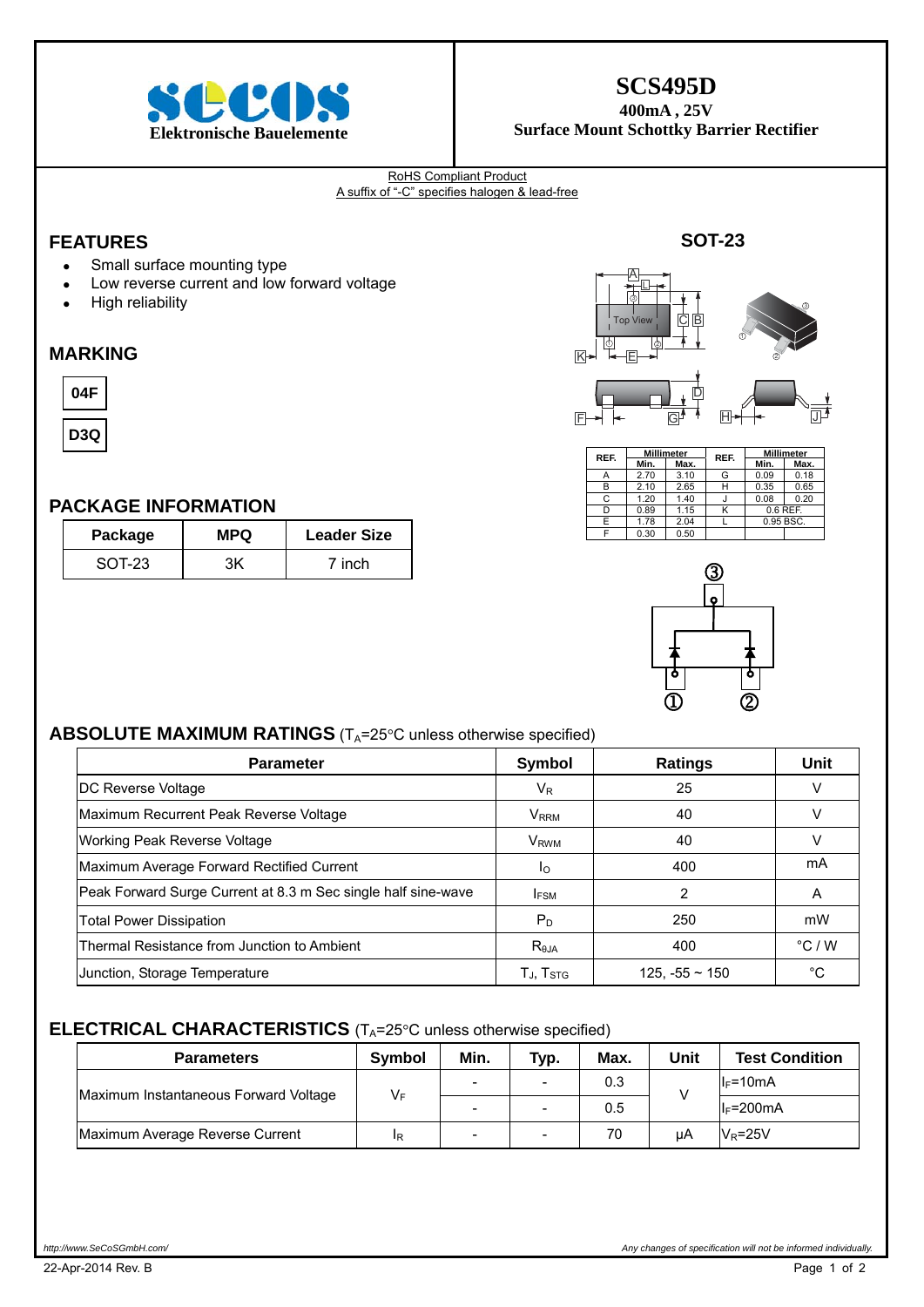

### **SCS495D**

**400mA , 25V Surface Mount Schottky Barrier Rectifier** 

### **RATINGS AND CHARACTERISTIC CURVES**



Fig.1 Forward characteristics



Fig.2 Reverse characteristics



Fig.3 Capacitance between terminals characteristics

*http://www.SeCoSGmbH.com/ Any changes of specification will not be informed individually.*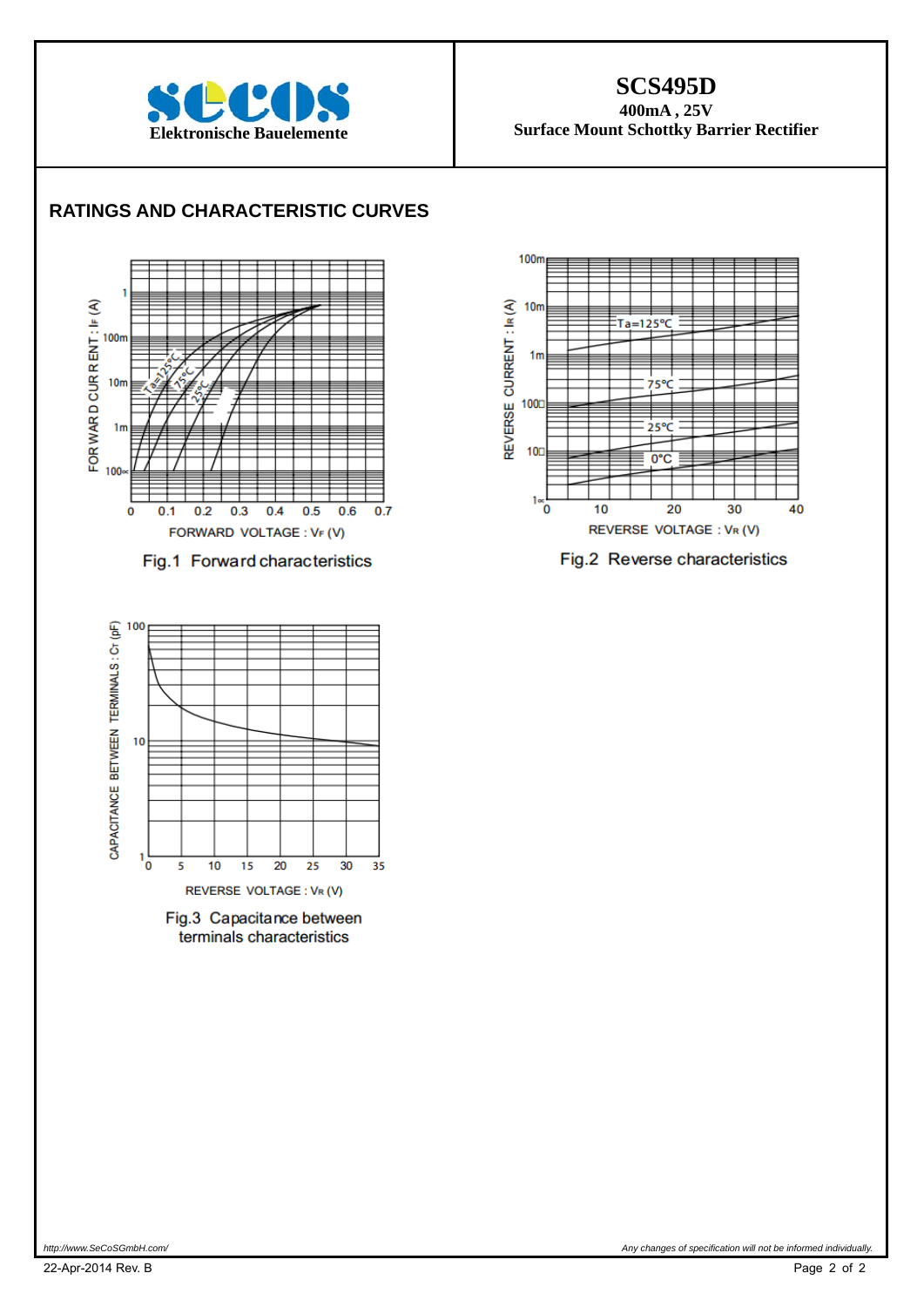# **Reliability Testing Summary Report**

| Date: 2014/02/27<br>Document No.: SH14 -02-013                           |                                                                                                                       |                                                             |        |                                 |                                     |                        |               |
|--------------------------------------------------------------------------|-----------------------------------------------------------------------------------------------------------------------|-------------------------------------------------------------|--------|---------------------------------|-------------------------------------|------------------------|---------------|
| <b>Test Item</b>                                                         | P/N                                                                                                                   | <b>Test Condition</b>                                       | (LTPD) | <b>Sample</b><br><b>Numbers</b> | <b>Allow Fall</b><br><b>Numbers</b> | Fall<br><b>Numbers</b> | <b>Result</b> |
| <b>HTRB</b><br>High Temp<br><b>Reverse Bias</b>                          | SCS495D                                                                                                               | $100 \pm 5^{\circ}$ C, $100\%$ VR,<br>$T = 1000$ hrs        |        | 77                              | $\pmb{0}$                           | $\mathbf 0$            | <b>ACC</b>    |
| <b>HTSL</b><br><b>High Temperature</b><br>Storage Life                   | SCS495D                                                                                                               | $150^{\circ}$ C, T = 1000 hrs                               |        | 77                              | $\mathbf 0$                         | $\pmb{0}$              | <b>ACC</b>    |
| <b>PCT</b><br><b>Pressure Cooker</b><br>Test                             | SCS495D                                                                                                               | 121°C, 29.7PSIG,<br>168 hrs                                 |        | 77                              | $\mathbf 0$                         | $\mathbf 0$            | <b>ACC</b>    |
| <b>TCT</b><br>Temperature Cycle<br>Test                                  | <b>SCS495D</b>                                                                                                        | $-55^{\circ}$ C/30min,<br>150°C/30min,<br>For 1000 Cycle    |        | 77                              | $\pmb{0}$                           | $\pmb{0}$              | <b>ACC</b>    |
| <b>THT</b><br><b>High Temperature</b><br><b>High Humidity</b><br>Test    | <b>SCS495D</b>                                                                                                        | $85 \pm 2^{\circ}$ C, RH= $85 \pm 5\%$ ,<br>1000 hrs        |        | 77                              | $\mathbf 0$                         | $\pmb{0}$              | <b>ACC</b>    |
| H3TRB<br>High Temper High<br><b>Humidity Reverse</b><br><b>Bies Test</b> | SCS495D                                                                                                               | $85 \pm 2^{\circ}$ C, RH= $85 \pm 5\%$ ,<br>1000 hrs        |        | 77                              | $\pmb{0}$                           | $\mathbf 0$            | <b>ACC</b>    |
| Solderability                                                            | $245 \pm 5^{\circ}$ C, 5Sec the<br>inspected area of each<br>SCS495D<br>lead must have 95%<br>solder coverage minimum |                                                             |        | 10                              | $\mathbf 0$                         | $\mathbf 0$            | <b>ACC</b>    |
|                                                                          |                                                                                                                       |                                                             |        |                                 |                                     |                        |               |
| Judgment:                                                                |                                                                                                                       |                                                             |        |                                 |                                     |                        |               |
| qualified                                                                | $\Box$ unqualified                                                                                                    | Testing Start Date: 2014.01.02 Testing End Date: 2014.02.28 |        |                                 |                                     |                        |               |
| Tester: King Huang                                                       |                                                                                                                       | Approval: Peter Yang                                        |        |                                 |                                     |                        |               |
|                                                                          |                                                                                                                       |                                                             |        |                                 |                                     |                        |               |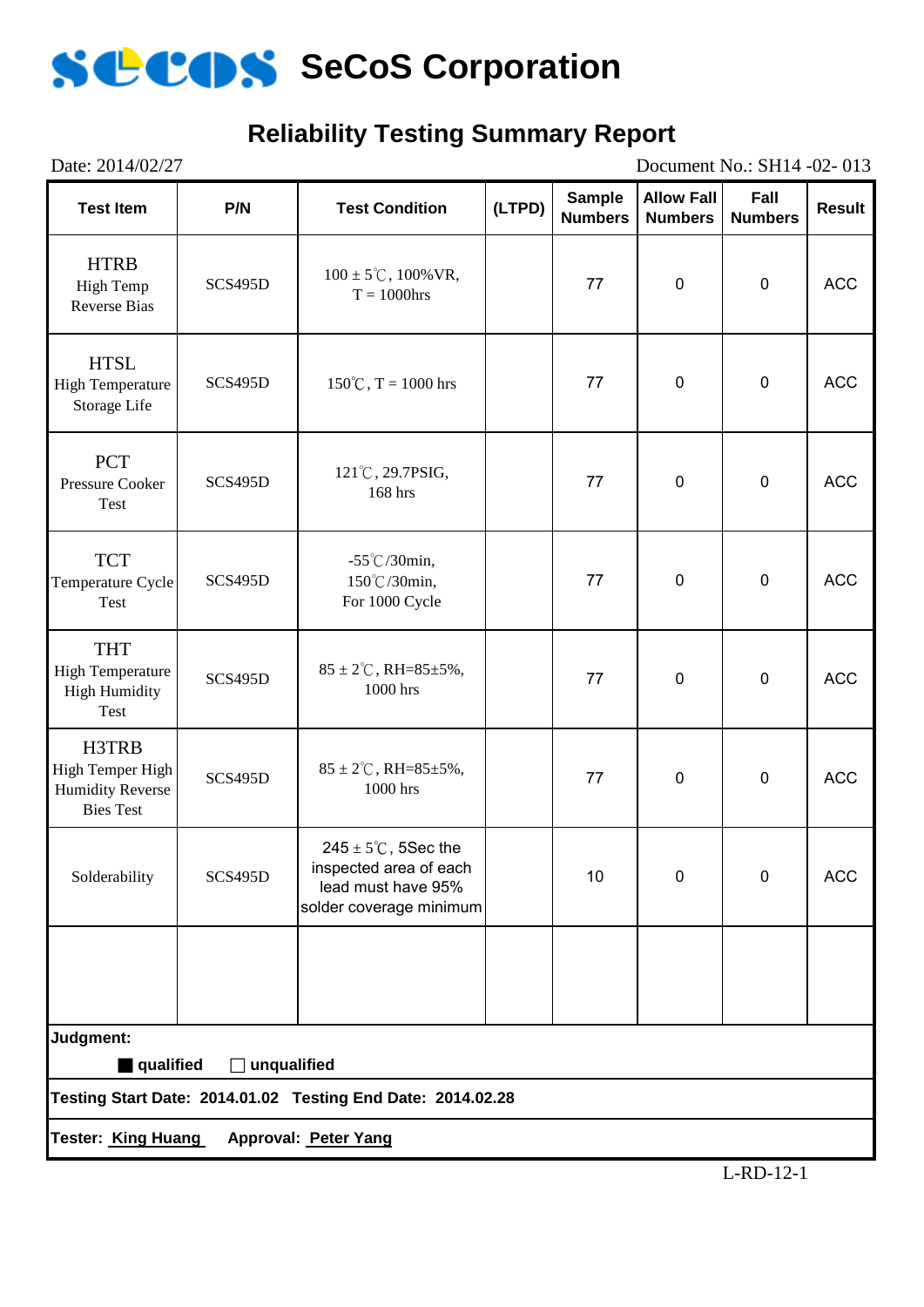

### **Electrical Test Data**

Report No : T140227-013 Part No : SCS495D Test Equipment: JUNO Test System DTS-1000 Test Condition: 25℃ Test Date: 2014.01.02 ~ 2014.01.02 Test Standard : Specifications Operator: Leo Hsia Test Condition : VF<300mV@IF=10mA, VB>40V@I=1mA, IR<70uA@VR=25V

| N <sub>o</sub> | VF(mV)  | VB(V)  | IR(uA)  |
|----------------|---------|--------|---------|
| $\mathbf{1}$   | 224.3mV | 60.97V | 14.08uA |
| $\overline{2}$ | 224.3mV | 60.82V | 14.86uA |
| 3              | 224.0mV | 59.93V | 14.11uA |
| $\overline{4}$ | 223.7mV | 59.92V | 14.73uA |
| 5              | 223.7mV | 62.41V | 14.32uA |
| 6              | 224.4mV | 60.12V | 14.36uA |
| $\overline{7}$ | 224.2mV | 60.45V | 14.73uA |
| 8              | 224.1mV | 61.11V | 14.32uA |
| 9              | 224.6mV | 61.88V | 14.72uA |
| 10             | 224.5mV | 61.75V | 14.37uA |
| 11             | 224.0mV | 60.47V | 14.37uA |
| 12             | 224.4mV | 60.65V | 14.08uA |
| 13             | 223.8mV | 60.48V | 14.76uA |
| 14             | 223.9mV | 61.62V | 14.63uA |
| 15             | 224.3mV | 60.98V | 14.64uA |
| 16             | 224.3mV | 60.70V | 14.16uA |
| 17             | 223.8mV | 62.46V | 14.10uA |
| 18             | 223.7mV | 60.34V | 14.37uA |
| 19             | 223.9mV | 60.77V | 14.09uA |
| 20             | 224.5mV | 62.41V | 14.21uA |
| 21             | 224.5mV | 60.44V | 13.96uA |
| 22             | 224.5mV | 62.46V | 14.73uA |
| 23             | 224.5mV | 60.34V | 14.52uA |
| 24             | 224.2mV | 61.11V | 14.45uA |
| 25             | 224.1mV | 61.95V | 14.10uA |
| 26             | 224.4mV | 62.28V | 13.94uA |
| 27             | 224.4mV | 60.79V | 14.41uA |
| 28             | 224.6mV | 60.43V | 14.68uA |
| 29             | 223.9mV | 59.87V | 14.87uA |
| 30             | 223.6mV | 61.61V | 14.50uA |
| 31             | 223.8mV | 60.36V | 14.38uA |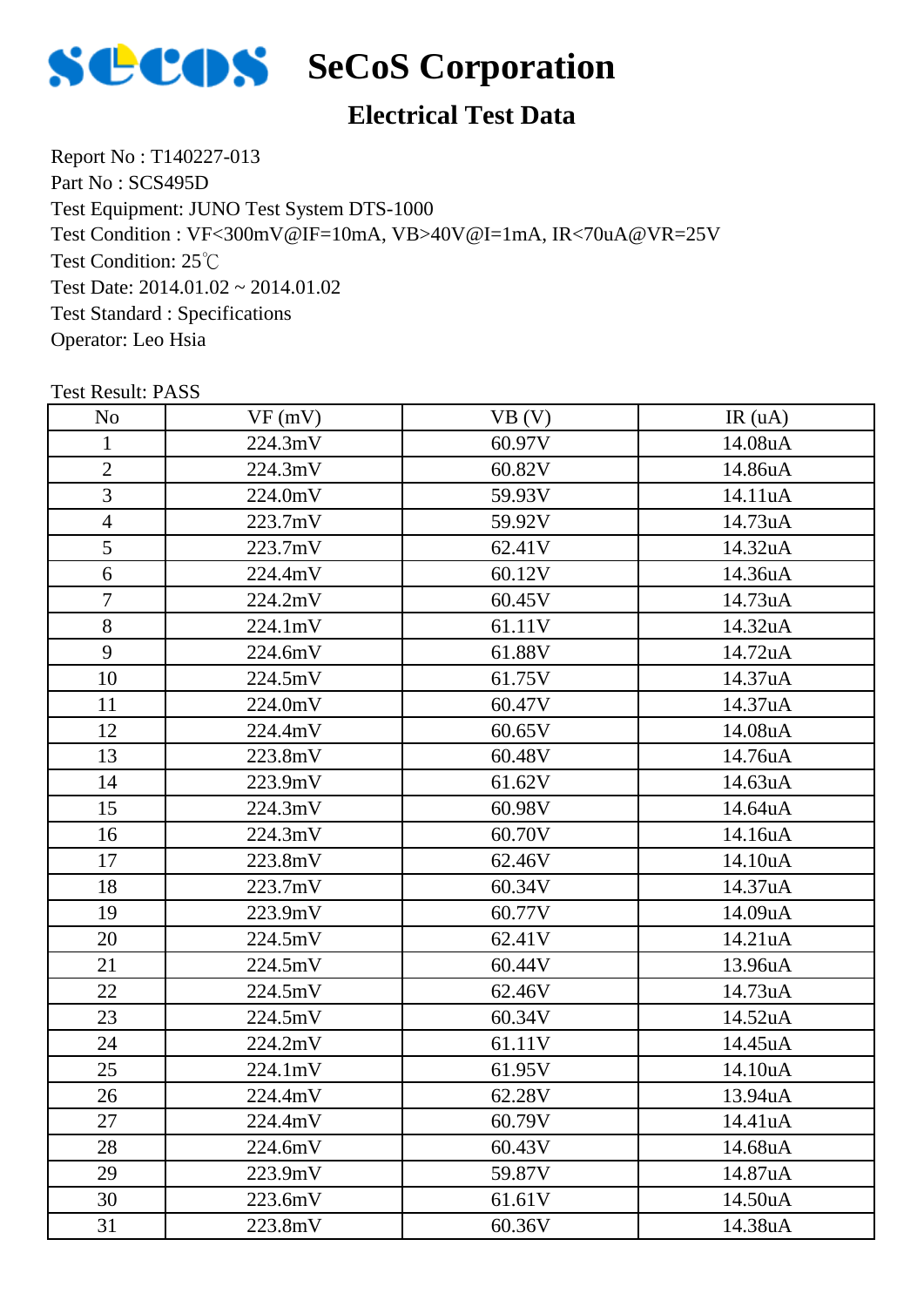

### **Electrical Test Data**

Report No : T140227-013 Part No : SCS495D Test Equipment: JUNO Test System DTS-1000 Test Condition: 25℃ Test Date: 2014.01.02 ~ 2014.01.02 Test Standard : Specifications Operator: Leo Hsia Test Condition : VF<300mV@IF=10mA, VB>40V@I=1mA, IR<70uA@VR=25V

| N <sub>o</sub> | VF(mV)  | VB (V) | IR(uA)  |
|----------------|---------|--------|---------|
| 32             | 224.4mV | 60.93V | 14.61uA |
| 33             | 224.0mV | 61.11V | 14.50uA |
| 34             | 223.9mV | 60.64V | 14.55uA |
| 35             | 224.5mV | 61.67V | 14.66uA |
| 36             | 223.9mV | 60.95V | 14.10uA |
| 37             | 224.0mV | 60.62V | 14.19uA |
| 38             | 223.9mV | 62.18V | 14.82uA |
| 39             | 223.9mV | 62.28V | 14.66uA |
| 40             | 223.8mV | 61.88V | 14.31uA |
| 41             | 224.3mV | 62.47V | 14.27uA |
| 42             | 224.0mV | 62.59V | 14.38uA |
| 43             | 224.0mV | 59.89V | 14.59uA |
| 44             | 224.2mV | 60.39V | 14.34uA |
| 45             | 224.5mV | 60.33V | 14.75uA |
| 46             | 224.4mV | 61.40V | 14.49uA |
| 47             | 224.0mV | 60.60V | 14.65uA |
| 48             | 223.9mV | 61.21V | 14.74uA |
| 49             | 223.8mV | 61.24V | 14.36uA |
| 50             | 224.3mV | 60.02V | 14.68uA |
| 51             | 224.3mV | 62.27V | 14.87uA |
| 52             | 224.3mV | 60.60V | 13.99uA |
| 53             | 224.0mV | 61.58V | 14.17uA |
| 54             | 224.5mV | 60.45V | 14.15uA |
| 55             | 224.5mV | 62.22V | 14.63uA |
| 56             | 223.9mV | 61.97V | 14.55uA |
| 57             | 224.3mV | 61.45V | 14.02uA |
| 58             | 224.1mV | 61.90V | 14.85uA |
| 59             | 223.9mV | 60.77V | 14.18uA |
| 60             | 223.6mV | 62.31V | 14.07uA |
| 61             | 223.8mV | 61.98V | 14.60uA |
| 62             | 224.6mV | 62.09V | 14.41uA |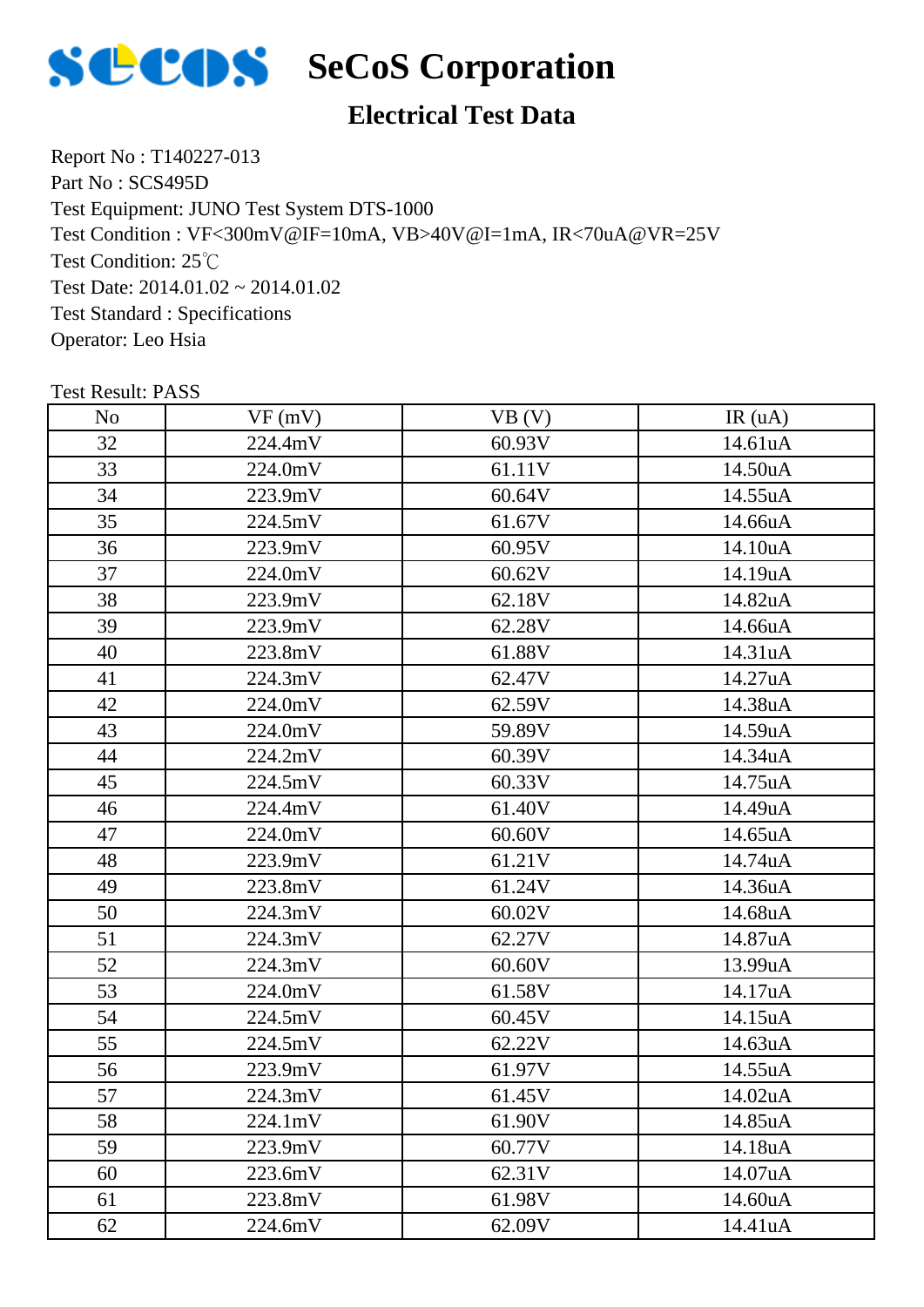

### **Electrical Test Data**

Report No : T140227-013 Part No : SCS495D Test Equipment: JUNO Test System DTS-1000 Test Condition: 25℃ Test Date: 2014.01.02 ~ 2014.01.02 Test Standard : Specifications Operator: Leo Hsia Test Condition : VF<300mV@IF=10mA, VB>40V@I=1mA, IR<70uA@VR=25V

Test Result: PASS

| N <sub>o</sub> | VF(mV)  | VB (V) | IR(uA)  |
|----------------|---------|--------|---------|
| 63             | 224.3mV | 62.20V | 14.72uA |
| 64             | 223.6mV | 60.86V | 13.94uA |
| 65             | 223.8mV | 62.21V | 14.80uA |
| 66             | 224.3mV | 60.14V | 14.33uA |
| 67             | 223.6mV | 60.18V | 14.22uA |
| 68             | 224.1mV | 62.47V | 14.88uA |
| 69             | 223.8mV | 60.82V | 13.93uA |
| 70             | 224.6mV | 62.55V | 14.75uA |
| 71             | 224.4mV | 61.04V | 14.31uA |
| 72             | 224.2mV | 60.81V | 13.97uA |
| 73             | 224.6mV | 61.55V | 14.69uA |
| 74             | 224.4mV | 61.59V | 14.36uA |
| 75             | 224.0mV | 62.14V | 14.31uA |
| 76             | 224.0mV | 61.22V | 14.61uA |
| 77             | 224.2mV | 61.98V | 14.82uA |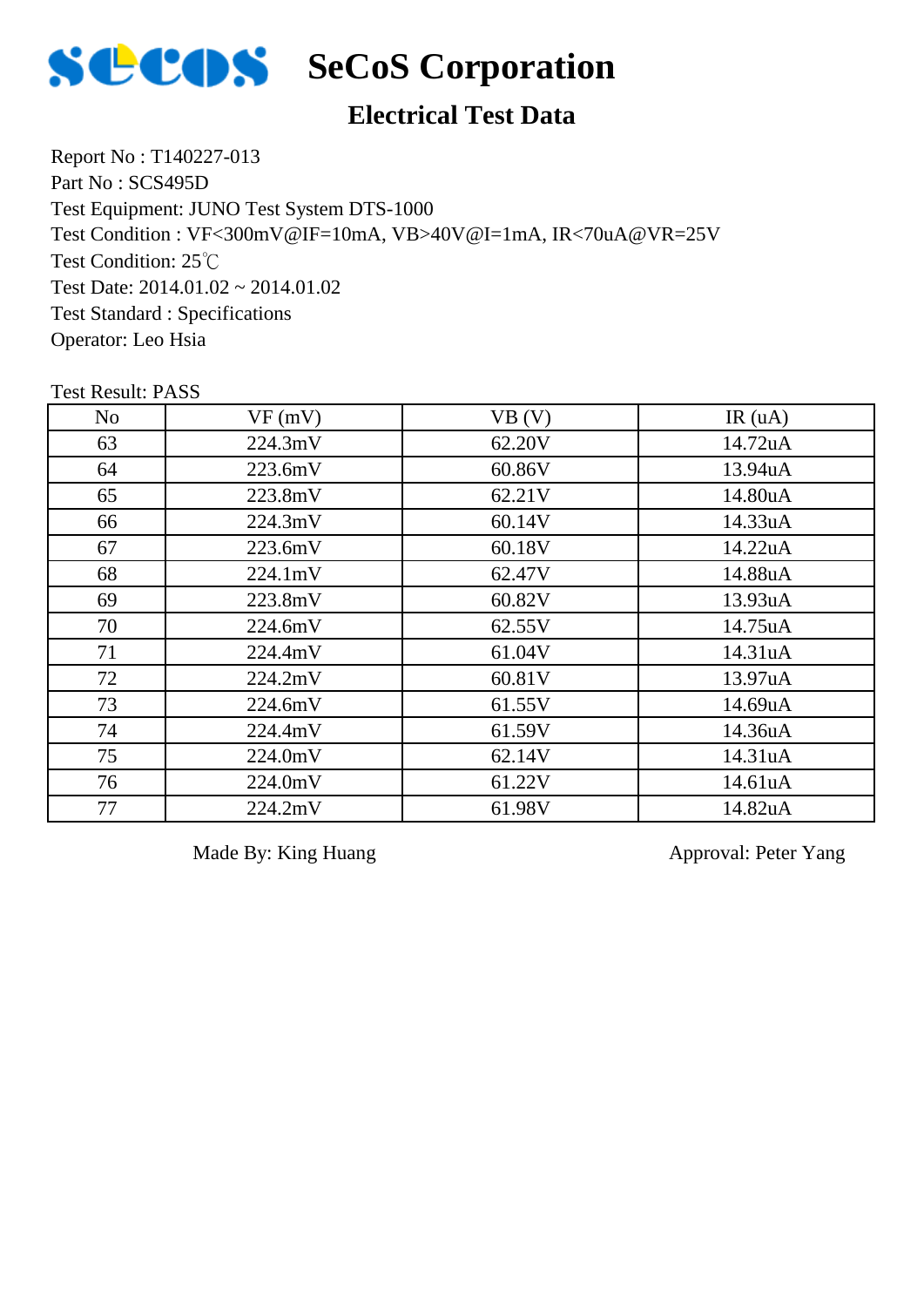

### **High Temperature Reverse Bias Test Data**

Report No : T140227-013 Part No : SCS495D Test Equipment: JUNO Test System DTS-1000 Test Condition:  $100 \pm 5^{\circ}$ C,  $100\%$  VR, T = 1000 hrs Test Date: 2014.01.02 ~ 2014.02.14 Test Standard : JESD22 STANDARD Method-A108 Operator: Leo Hsia Test Condition : VF<300mV@IF=10mA, VB>40V@I=1mA, IR<70uA@VR=25V

|                | <b>Before</b> |        |         | After   |        |         |
|----------------|---------------|--------|---------|---------|--------|---------|
| N <sub>0</sub> | VF(mV)        | VB (V) | IR(uA)  | VF(mV)  | VB (V) | IR(uA)  |
| 1              | 224.1mV       | 61.76V | 14.46uA | 224.7mV | 59.26V | 15.04uA |
| $\overline{2}$ | 224.1mV       | 59.85V | 14.88uA | 224.8mV | 58.58V | 14.73uA |
| 3              | 223.8mV       | 62.11V | 14.81uA | 224.5mV | 59.21V | 15.49uA |
| $\overline{4}$ | 224.2mV       | 61.51V | 14.24uA | 224.3mV | 60.69V | 15.28uA |
| 5              | 224.3mV       | 60.90V | 14.70uA | 224.1mV | 59.06V | 14.77uA |
| 6              | 224.3mV       | 60.09V | 14.58uA | 224.8mV | 58.77V | 14.54uA |
| $\overline{7}$ | 224.3mV       | 62.57V | 14.05uA | 224.9mV | 60.30V | 15.17uA |
| 8              | 223.7mV       | 60.16V | 14.15uA | 224.2mV | 59.73V | 15.41uA |
| 9              | 224.4mV       | 61.78V | 14.14uA | 224.6mV | 58.34V | 14.71uA |
| 10             | 224.6mV       | 61.00V | 14.48uA | 224.6mV | 60.65V | 15.48uA |
| 11             | 224.2mV       | 60.66V | 14.39uA | 224.6mV | 59.47V | 15.20uA |
| 12             | 224.0mV       | 62.44V | 14.10uA | 224.5mV | 58.56V | 15.07uA |
| 13             | 224.4mV       | 60.48V | 14.32uA | 224.8mV | 59.07V | 14.61uA |
| 14             | 224.6mV       | 62.18V | 14.43uA | 225.0mV | 59.54V | 14.78uA |
| 15             | 223.9mV       | 61.20V | 14.19uA | 224.8mV | 58.79V | 15.07uA |
| 16             | 224.1mV       | 61.03V | 14.20uA | 224.1mV | 59.35V | 15.07uA |
| 17             | 224.2mV       | 62.01V | 14.53uA | 224.6mV | 60.84V | 15.43uA |
| 18             | 223.9mV       | 62.44V | 14.20uA | 224.3mV | 60.54V | 14.86uA |
| 19             | 224.6mV       | 60.53V | 14.56uA | 224.9mV | 59.45V | 15.37uA |
| 20             | 223.9mV       | 60.02V | 14.40uA | 224.6mV | 59.87V | 15.28uA |
| 21             | 223.8mV       | 61.58V | 14.02uA | 224.3mV | 60.04V | 14.98uA |
| 22             | 224.6mV       | 61.65V | 14.60uA | 224.9mV | 59.23V | 15.03uA |
| 23             | 224.0mV       | 60.17V | 14.64uA | 224.6mV | 58.89V | 14.80uA |
| 24             | 224.4mV       | 60.92V | 14.62uA | 224.3mV | 60.07V | 14.54uA |
| 25             | 224.1mV       | 62.44V | 14.03uA | 224.1mV | 59.05V | 15.02uA |
| 26             | 224.4mV       | 62.01V | 14.04uA | 224.4mV | 59.46V | 15.12uA |
| 27             | 224.3mV       | 62.64V | 14.65uA | 224.1mV | 60.78V | 15.16uA |
| 28             | 223.9mV       | 62.11V | 14.08uA | 224.7mV | 60.67V | 15.30uA |
| 29             | 223.6mV       | 60.63V | 14.56uA | 224.9mV | 59.33V | 15.07uA |
| 30             | 224.5mV       | 60.98V | 14.27uA | 224.3mV | 60.30V | 15.00uA |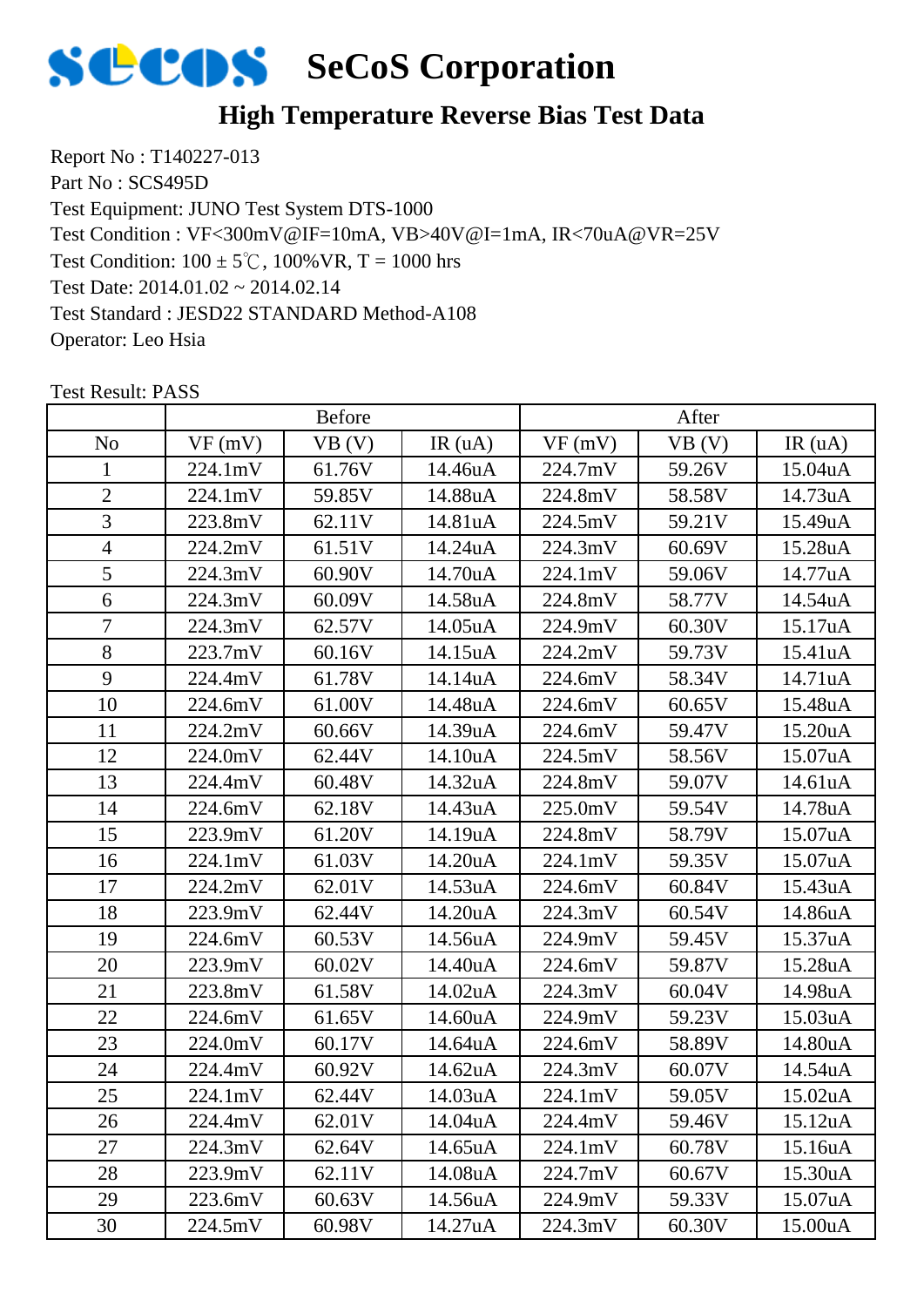

### **High Temperature Reverse Bias Test Data**

Report No : T140227-013 Part No : SCS495D Test Equipment: JUNO Test System DTS-1000 Test Condition:  $100 \pm 5^{\circ}$ C,  $100\%$  VR, T = 1000 hrs Test Date: 2014.01.02 ~ 2014.02.14 Test Standard : JESD22 STANDARD Method-A108 Operator: Leo Hsia Test Condition : VF<300mV@IF=10mA, VB>40V@I=1mA, IR<70uA@VR=25V

|                | <b>Before</b> |        |         | After   |        |         |
|----------------|---------------|--------|---------|---------|--------|---------|
| N <sub>o</sub> | VF(mV)        | VB (V) | IR(uA)  | VF(mV)  | VB (V) | IR(uA)  |
| 31             | 223.9mV       | 60.63V | 14.82uA | 224.2mV | 59.79V | 15.10uA |
| 32             | 224.2mV       | 61.43V | 14.71uA | 224.3mV | 60.59V | 15.24uA |
| 33             | 224.5mV       | 59.85V | 14.32uA | 224.6mV | 59.31V | 15.41uA |
| 34             | 223.8mV       | 61.92V | 13.96uA | 224.2mV | 59.71V | 14.85uA |
| 35             | 224.0mV       | 60.45V | 14.43uA | 224.2mV | 60.14V | 14.57uA |
| 36             | 224.2mV       | 62.21V | 14.29uA | 224.6mV | 59.88V | 15.32uA |
| 37             | 224.2mV       | 60.02V | 13.96uA | 224.9mV | 58.06V | 15.44uA |
| 38             | 223.7mV       | 61.87V | 14.06uA | 224.6mV | 59.48V | 15.43uA |
| 39             | 224.3mV       | 62.23V | 14.77uA | 224.5mV | 59.42V | 14.91uA |
| 40             | 224.6mV       | 60.48V | 14.15uA | 224.3mV | 59.82V | 14.54uA |
| 41             | 224.2mV       | 59.99V | 14.29uA | 224.5mV | 58.63V | 14.64uA |
| 42             | 224.2mV       | 62.48V | 14.41uA | 224.9mV | 60.29V | 14.73uA |
| 43             | 224.1mV       | 62.12V | 14.75uA | 224.5mV | 58.25V | 14.73uA |
| 44             | 224.6mV       | 62.65V | 14.84uA | 224.8mV | 58.05V | 14.90uA |
| 45             | 224.6mV       | 60.79V | 14.79uA | 224.2mV | 59.78V | 14.69uA |
| 46             | 223.7mV       | 61.84V | 14.02uA | 224.8mV | 59.50V | 14.80uA |
| 47             | 224.5mV       | 60.01V | 14.88uA | 224.5mV | 59.73V | 14.57uA |
| 48             | 223.8mV       | 61.82V | 14.57uA | 224.2mV | 58.58V | 14.96uA |
| 49             | 224.4mV       | 59.82V | 14.35uA | 224.7mV | 60.28V | 15.28uA |
| 50             | 223.9mV       | 61.50V | 14.39uA | 224.3mV | 58.63V | 14.70uA |
| 51             | 224.1mV       | 60.70V | 14.85uA | 224.2mV | 59.06V | 15.43uA |
| 52             | 224.5mV       | 60.41V | 14.82uA | 224.4mV | 60.06V | 14.59uA |
| 53             | 224.3mV       | 60.13V | 14.62uA | 224.4mV | 59.67V | 14.87uA |
| 54             | 224.3mV       | 60.16V | 14.39uA | 224.1mV | 59.25V | 14.75uA |
| 55             | 224.1mV       | 59.95V | 14.82uA | 224.3mV | 58.51V | 15.14uA |
| 56             | 224.3mV       | 60.58V | 14.00uA | 224.7mV | 60.34V | 14.82uA |
| 57             | 224.0mV       | 62.15V | 14.68uA | 224.4mV | 60.31V | 14.53uA |
| 58             | 224.3mV       | 60.88V | 14.63uA | 224.3mV | 60.54V | 14.62uA |
| 59             | 223.9mV       | 60.01V | 14.47uA | 224.8mV | 59.06V | 15.30uA |
| 60             | 224.5mV       | 61.73V | 14.45uA | 224.7mV | 58.74V | 14.85uA |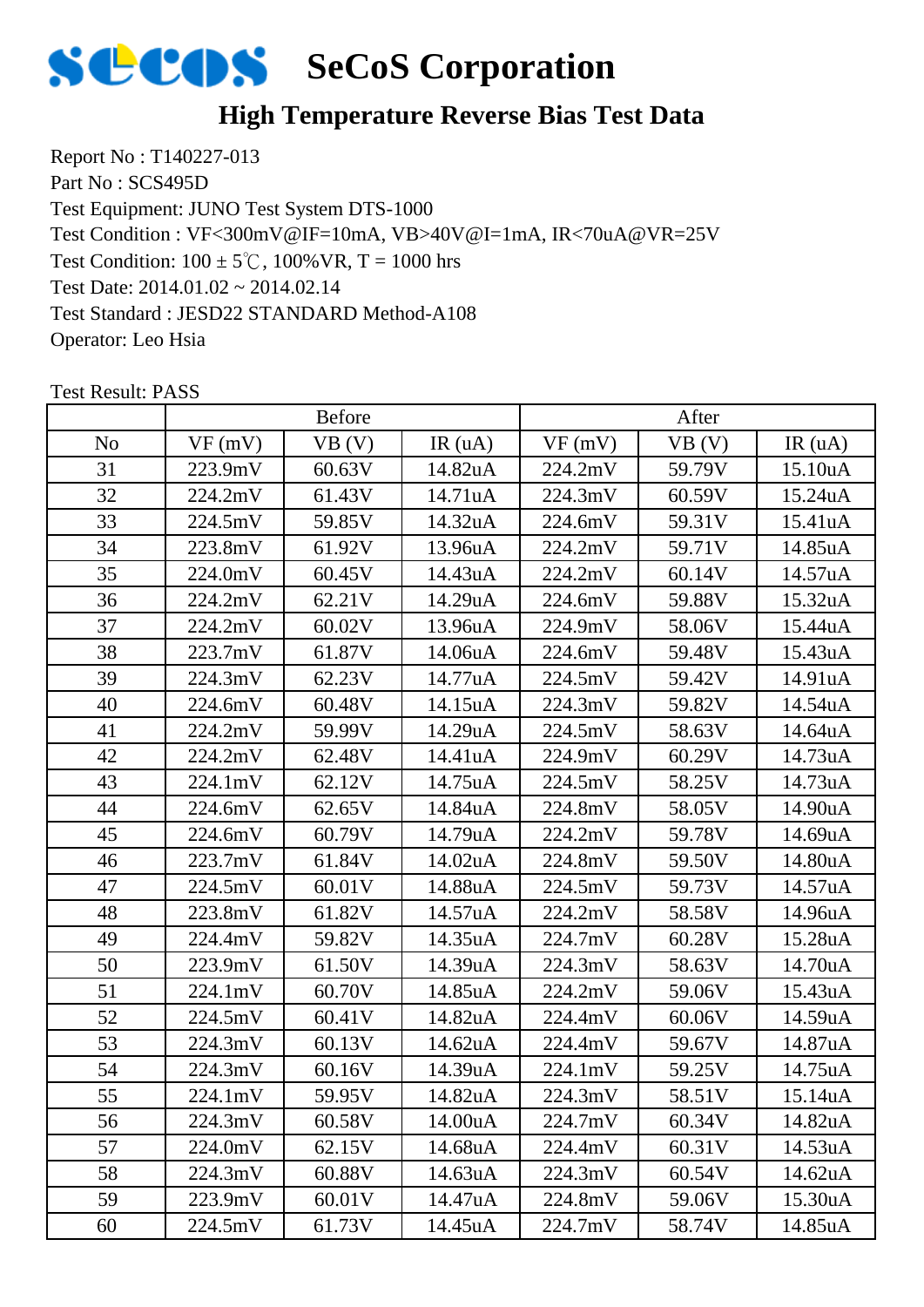

### **High Temperature Reverse Bias Test Data**

Report No : T140227-013 Part No : SCS495D Test Equipment: JUNO Test System DTS-1000 Test Condition:  $100 \pm 5^{\circ}$ C,  $100\%$  VR, T = 1000 hrs Test Date: 2014.01.02 ~ 2014.02.14 Test Standard : JESD22 STANDARD Method-A108 Operator: Leo Hsia Test Condition : VF<300mV@IF=10mA, VB>40V@I=1mA, IR<70uA@VR=25V

No |  $VF(mV)$  |  $VB(V)$  |  $IR(uA)$  |  $VF(mV)$  |  $VB(V)$  |  $IR(uA)$ Before After 61 | 224.0mV | 60.66V | 14.71uA | 224.8mV | 60.56V | 14.95uA 62 | 223.9mV | 60.21V | 14.00uA | 224.7mV | 59.57V | 15.15uA 63 224.1mV 60.00V 14.23uA 224.4mV 58.39V 15.39uA 64 224.0mV 62.04V 14.53uA 224.5mV 59.18V 14.54uA 65 224.3mV 61.01V 14.77uA 224.0mV 58.80V 15.41uA 66 224.3mV 60.84V 14.33uA 224.7mV 60.19V 15.34uA 67 | 224.0mV | 61.56V | 14.24uA | 224.6mV | 60.44V | 14.74uA 68 224.6mV 62.13V 14.71uA 224.8mV 58.75V 15.05uA 69 224.0mV 60.29V 14.25uA 224.8mV 59.42V 14.83uA 70 | 224.3mV | 61.42V | 14.57uA | 224.1mV | 58.42V | 15.07uA 71 224.4mV 60.34V 14.29uA 224.7mV 59.87V 15.07uA 72 223.9mV 62.18V 14.12uA 224.7mV 59.84V 14.71uA 73 223.9mV 62.00V 14.10uA 224.3mV 60.80V 15.46uA 74 | 223.7mV | 61.45V | 14.55uA | 224.2mV | 60.18V | 15.01uA 75 224.3mV 61.78V 14.63uA 225.0mV 58.54V 14.97uA 76 224.2mV 60.92V 14.82uA 224.1mV 59.65V 15.36uA 77 224.4mV 60.77V 13.97uA 224.6mV 60.63V 14.92uA

Test Result: PASS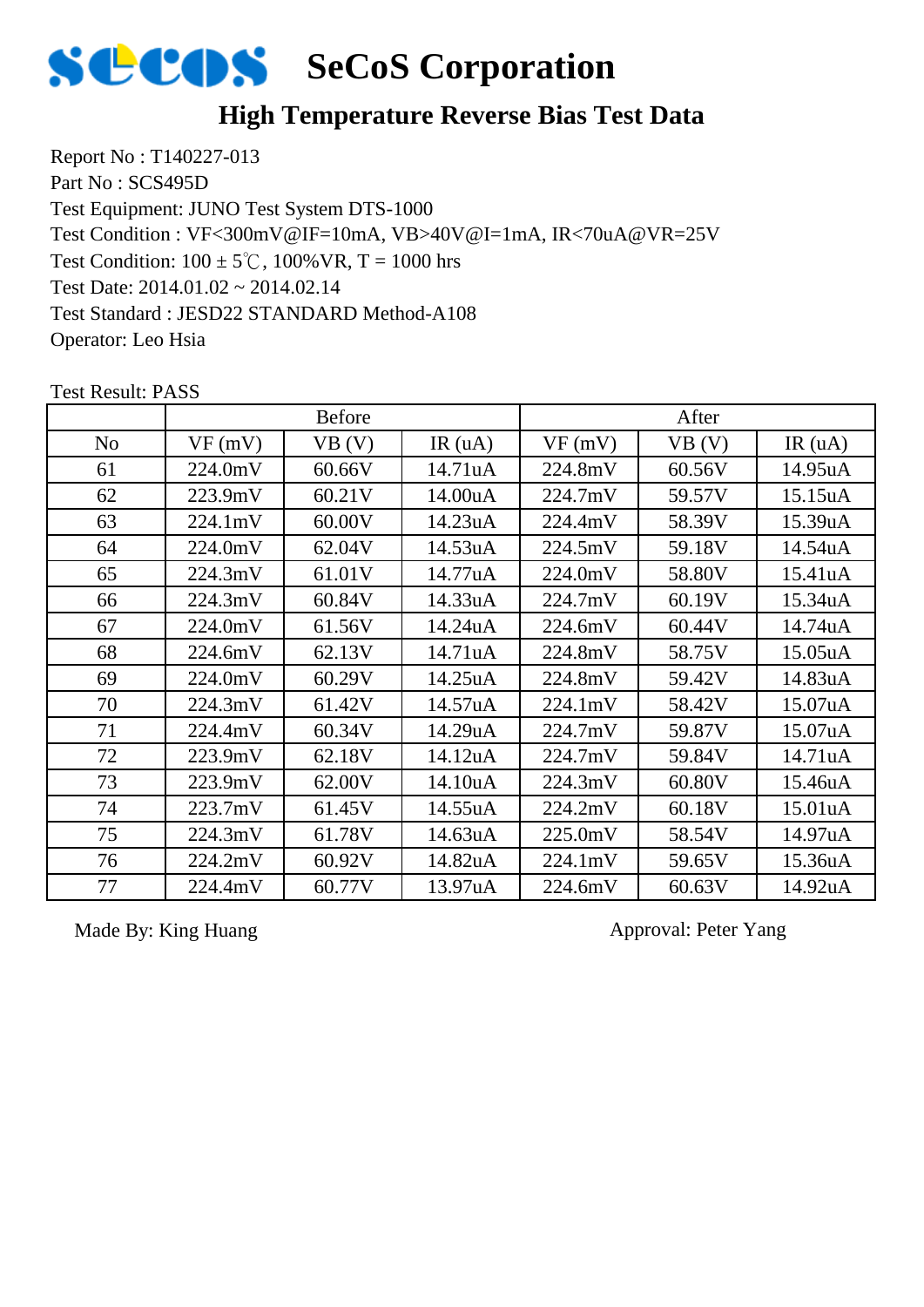

### **High Temperature Storage Life Test Data**

Report No : T140227-013 Part No : SCS495D Test Equipment: JUNO Test System DTS-1000 Test Condition: 150℃, 1000Hrs Test Date: 2014.01.02 ~ 2014.02.14 Test Standard : JESD22 STANDARD Method-A103 Operator: Leo Hsia Test Condition : VF<300mV@IF=10mA, VB>40V@I=1mA, IR<70uA@VR=25V

|                | <b>Before</b> |        |                      | After   |        |         |
|----------------|---------------|--------|----------------------|---------|--------|---------|
| N <sub>o</sub> | VF(mV)        | VB (V) | IR(uA)               | VF(mV)  | VB(V)  | IR(uA)  |
| 1              | 224.5mV       | 60.74V | 14.69uA              | 224.7mV | 58.11V | 14.80uA |
| $\overline{2}$ | 223.8mV       | 62.43V | 14.17uA              | 224.2mV | 58.14V | 15.42uA |
| 3              | 224.2mV       | 60.86V | 14.87uA              | 224.2mV | 58.66V | 14.91uA |
| $\overline{4}$ | 223.7mV       | 61.10V | 14.89uA              | 224.4mV | 59.52V | 15.12uA |
| 5              | 223.8mV       | 60.48V | 14.87uA              | 224.0mV | 59.49V | 15.20uA |
| 6              | 223.8mV       | 62.14V | 14.08uA              | 224.3mV | 58.87V | 14.69uA |
| 7              | 224.2mV       | 59.88V | 14.02uA              | 224.3mV | 59.58V | 15.24uA |
| 8              | 224.0mV       | 60.30V | 14.22uA              | 224.4mV | 59.40V | 15.37uA |
| 9              | 224.1mV       | 62.15V | 14.85uA              | 224.2mV | 58.67V | 14.77uA |
| 10             | 224.4mV       | 61.33V | 14.15uA              | 224.8mV | 58.37V | 15.33uA |
| 11             | 224.6mV       | 61.03V | 14.34uA              | 224.8mV | 59.18V | 15.06uA |
| 12             | 224.3mV       | 61.04V | 14.28uA              | 224.1mV | 59.36V | 15.37uA |
| 13             | 224.1mV       | 61.14V | 14.17uA              | 224.3mV | 60.55V | 14.93uA |
| 14             | 224.0mV       | 62.09V | 14.20uA              | 224.7mV | 60.11V | 14.92uA |
| 15             | 224.6mV       | 59.85V | 14.85uA              | 224.3mV | 58.96V | 15.43uA |
| 16             | 224.5mV       | 62.14V | 14.11 <sub>u</sub> A | 224.5mV | 59.51V | 15.09uA |
| 17             | 224.3mV       | 59.95V | 14.24uA              | 224.7mV | 58.79V | 15.43uA |
| 18             | 224.2mV       | 59.95V | 14.37uA              | 224.9mV | 59.65V | 15.28uA |
| 19             | 223.9mV       | 61.83V | 14.35uA              | 224.4mV | 59.42V | 14.80uA |
| 20             | 224.6mV       | 60.80V | 14.28uA              | 224.1mV | 58.51V | 15.08uA |
| 21             | 223.7mV       | 61.84V | 14.81uA              | 224.4mV | 60.43V | 14.58uA |
| 22             | 224.2mV       | 62.41V | 14.82uA              | 224.9mV | 60.48V | 15.19uA |
| 23             | 224.4mV       | 61.05V | 14.02uA              | 224.9mV | 59.77V | 14.67uA |
| 24             | 223.7mV       | 61.21V | 14.82uA              | 224.9mV | 58.04V | 14.75uA |
| 25             | 224.4mV       | 59.94V | 14.65uA              | 224.2mV | 59.93V | 15.22uA |
| 26             | 224.4mV       | 61.87V | 14.70uA              | 224.7mV | 60.00V | 14.59uA |
| 27             | 224.2mV       | 61.18V | 13.99uA              | 224.8mV | 59.99V | 14.90uA |
| 28             | 224.0mV       | 61.38V | 14.32uA              | 224.2mV | 60.14V | 14.65uA |
| 29             | 224.1mV       | 59.94V | 14.44uA              | 224.9mV | 58.54V | 14.69uA |
| 30             | 224.2mV       | 62.16V | 14.70uA              | 224.9mV | 58.71V | 15.42uA |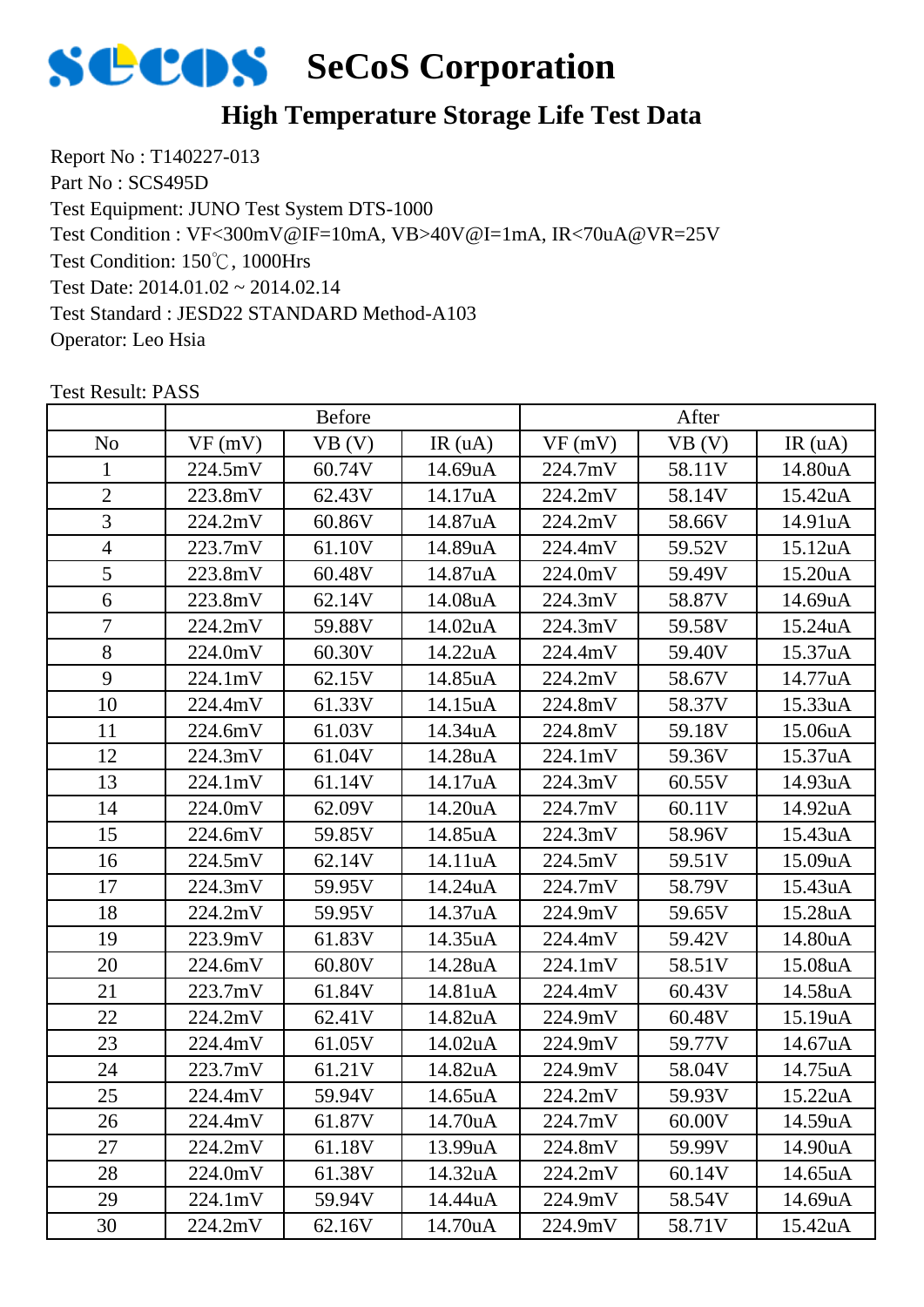

### **High Temperature Storage Life Test Data**

Report No : T140227-013 Part No : SCS495D Test Equipment: JUNO Test System DTS-1000 Test Condition: 150℃, 1000Hrs Test Date: 2014.01.02 ~ 2014.02.14 Test Standard : JESD22 STANDARD Method-A103 Operator: Leo Hsia Test Condition : VF<300mV@IF=10mA, VB>40V@I=1mA, IR<70uA@VR=25V

|                | <b>Before</b> |        |         | After   |        |         |
|----------------|---------------|--------|---------|---------|--------|---------|
| N <sub>0</sub> | VF(mV)        | VB(V)  | IR(uA)  | VF(mV)  | VB(V)  | IR(uA)  |
| 31             | 224.2mV       | 62.47V | 14.44uA | 224.4mV | 60.83V | 14.84uA |
| 32             | 224.3mV       | 60.72V | 14.76uA | 224.2mV | 60.05V | 15.10uA |
| 33             | 223.9mV       | 60.82V | 14.89uA | 224.2mV | 58.95V | 15.04uA |
| 34             | 224.6mV       | 60.29V | 14.81uA | 224.3mV | 59.05V | 15.09uA |
| 35             | 224.3mV       | 60.23V | 14.41uA | 224.5mV | 58.95V | 15.14uA |
| 36             | 224.3mV       | 60.79V | 14.05uA | 224.5mV | 59.65V | 15.10uA |
| 37             | 224.2mV       | 62.21V | 14.11uA | 224.4mV | 58.56V | 15.40uA |
| 38             | 223.6mV       | 61.22V | 14.34uA | 224.9mV | 59.76V | 15.00uA |
| 39             | 224.2mV       | 61.98V | 14.43uA | 224.6mV | 59.88V | 15.19uA |
| 40             | 223.7mV       | 60.56V | 13.97uA | 224.3mV | 58.26V | 15.30uA |
| 41             | 223.9mV       | 61.55V | 14.11uA | 224.4mV | 58.55V | 14.74uA |
| 42             | 224.3mV       | 59.85V | 14.86uA | 224.5mV | 60.55V | 15.41uA |
| 43             | 224.2mV       | 61.58V | 14.19uA | 225.0mV | 59.49V | 15.26uA |
| 44             | 224.3mV       | 61.92V | 14.03uA | 224.4mV | 58.90V | 15.17uA |
| 45             | 223.9mV       | 61.61V | 14.36uA | 224.2mV | 59.37V | 15.15uA |
| 46             | 224.3mV       | 61.23V | 14.65uA | 224.1mV | 58.38V | 14.53uA |
| 47             | 223.9mV       | 62.53V | 14.27uA | 224.4mV | 58.06V | 15.25uA |
| 48             | 223.7mV       | 62.48V | 14.14uA | 224.2mV | 59.08V | 15.11uA |
| 49             | 224.6mV       | 61.04V | 13.99uA | 224.6mV | 60.27V | 15.37uA |
| 50             | 224.4mV       | 62.47V | 14.73uA | 224.8mV | 58.93V | 14.68uA |
| 51             | 224.3mV       | 62.56V | 14.80uA | 224.6mV | 59.37V | 14.74uA |
| 52             | 224.2mV       | 61.05V | 14.63uA | 224.4mV | 58.93V | 15.46uA |
| 53             | 223.9mV       | 62.19V | 14.54uA | 224.2mV | 59.66V | 15.17uA |
| 54             | 223.8mV       | 62.07V | 14.13uA | 224.3mV | 60.36V | 15.01uA |
| 55             | 224.4mV       | 62.29V | 14.07uA | 224.6mV | 60.55V | 15.27uA |
| 56             | 224.1mV       | 62.14V | 14.18uA | 224.2mV | 58.86V | 14.96uA |
| 57             | 223.8mV       | 62.17V | 14.55uA | 224.8mV | 59.98V | 14.79uA |
| 58             | 223.6mV       | 60.40V | 13.97uA | 224.2mV | 60.76V | 14.58uA |
| 59             | 224.6mV       | 61.94V | 14.14uA | 224.7mV | 58.79V | 15.24uA |
| 60             | 224.5mV       | 61.54V | 14.72uA | 224.9mV | 60.48V | 15.10uA |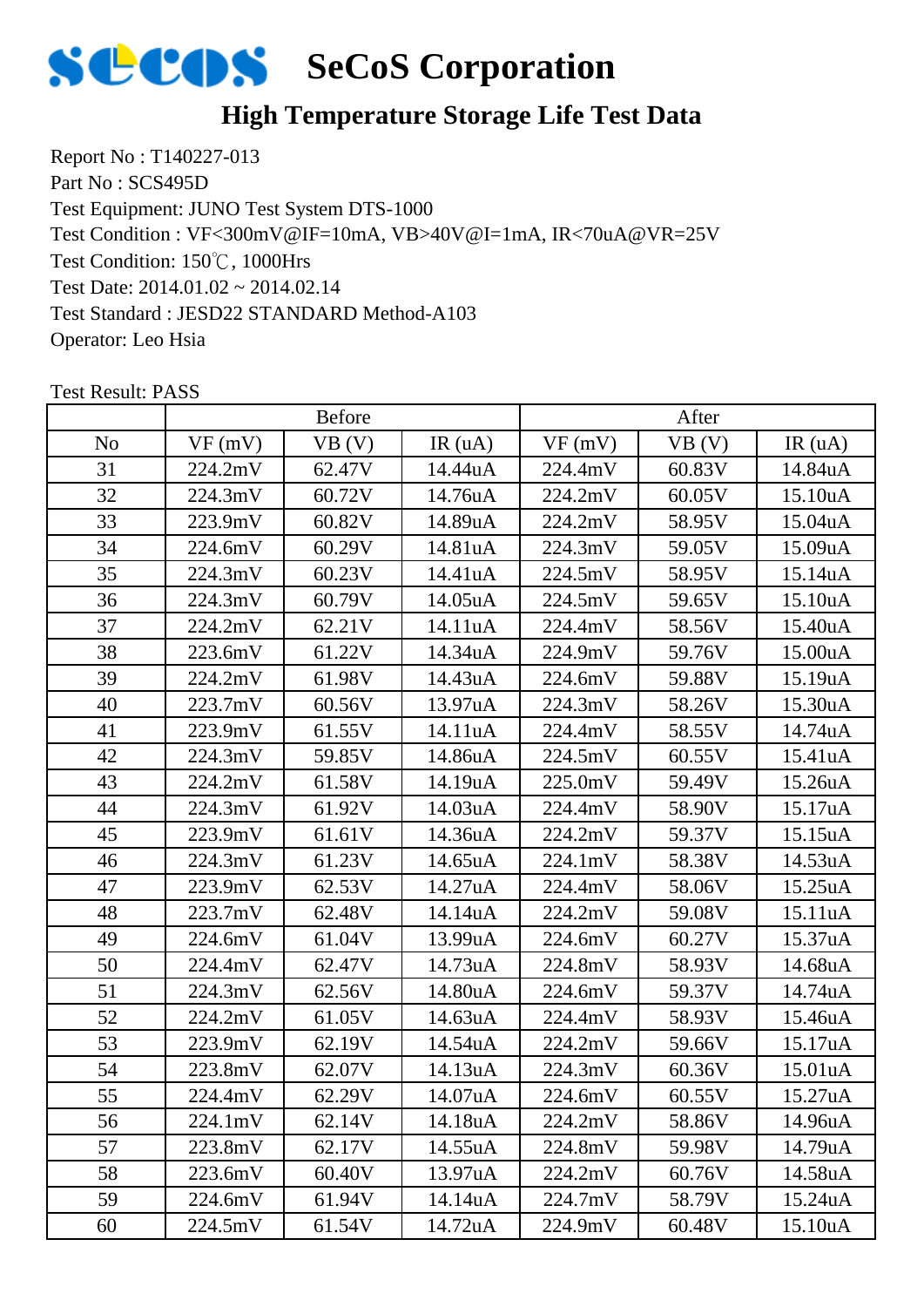

### **High Temperature Storage Life Test Data**

Report No : T140227-013 Part No : SCS495D Test Equipment: JUNO Test System DTS-1000 Test Condition: 150℃, 1000Hrs Test Date: 2014.01.02 ~ 2014.02.14 Test Standard : JESD22 STANDARD Method-A103 Operator: Leo Hsia Test Condition : VF<300mV@IF=10mA, VB>40V@I=1mA, IR<70uA@VR=25V

|                | <b>Before</b> |        |                      | After   |        |         |
|----------------|---------------|--------|----------------------|---------|--------|---------|
| N <sub>0</sub> | VF(mV)        | VB(V)  | IR $(uA)$            | VF(mV)  | VB (V) | IR(uA)  |
| 61             | 224.3mV       | 62.56V | 14.39uA              | 224.1mV | 60.44V | 14.90uA |
| 62             | 223.7mV       | 62.36V | 14.24uA              | 224.8mV | 58.33V | 15.17uA |
| 63             | 224.5mV       | 61.29V | 14.32uA              | 225.0mV | 59.16V | 14.71uA |
| 64             | 224.5mV       | 60.43V | 14.16uA              | 224.1mV | 58.84V | 15.09uA |
| 65             | 224.0mV       | 60.94V | 14.60uA              | 224.9mV | 58.76V | 14.93uA |
| 66             | 223.8mV       | 60.58V | 13.93uA              | 224.8mV | 59.39V | 14.89uA |
| 67             | 224.1mV       | 62.29V | 14.80uA              | 224.8mV | 58.56V | 14.55uA |
| 68             | 224.0mV       | 60.92V | 14.18uA              | 224.9mV | 60.05V | 14.81uA |
| 69             | 223.6mV       | 60.96V | 14.34uA              | 224.2mV | 60.42V | 15.46uA |
| 70             | 224.3mV       | 60.98V | 14.24uA              | 224.7mV | 59.40V | 14.75uA |
| 71             | 223.7mV       | 61.89V | 14.44uA              | 224.2mV | 58.92V | 14.57uA |
| 72             | 224.3mV       | 62.52V | 14.51 <sub>u</sub> A | 224.4mV | 60.13V | 14.53uA |
| 73             | 224.2mV       | 61.03V | 14.23uA              | 224.5mV | 59.35V | 14.76uA |
| 74             | 224.1mV       | 62.12V | 14.16uA              | 224.1mV | 58.43V | 14.90uA |
| 75             | 224.3mV       | 62.38V | 14.03uA              | 224.2mV | 58.23V | 14.62uA |
| 76             | 224.2mV       | 61.45V | 14.38uA              | 224.3mV | 58.21V | 15.44uA |
| 77             | 224.3mV       | 62.34V | 14.52uA              | 224.1mV | 58.23V | 14.55uA |

Test Result: PASS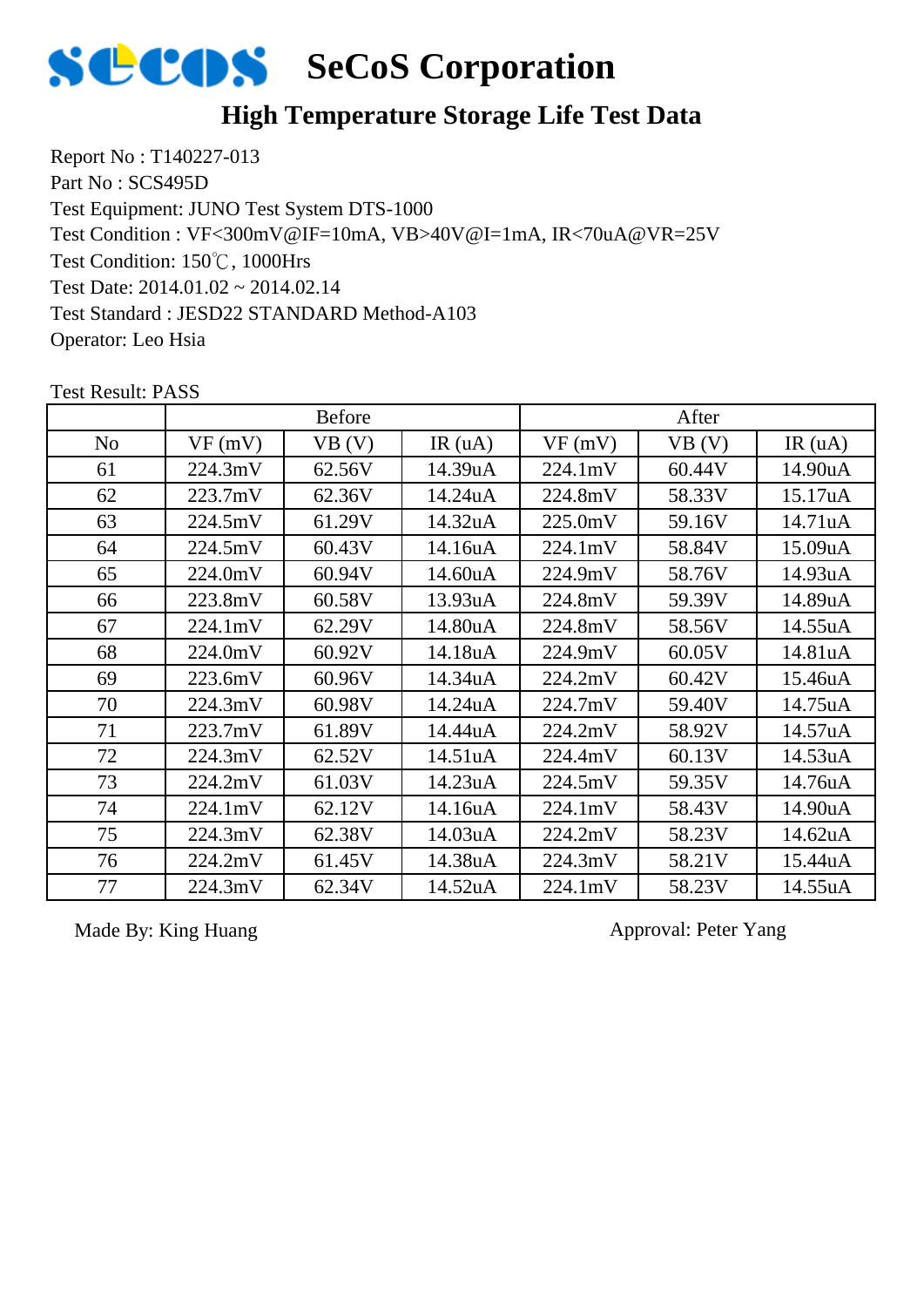

### **Pressure Cooker Test Data**

Report No : T140227-013 Part No : SCS495D Test Equipment: JUNO Test System DTS-1000 Test Condition: 121℃, 100%RH, 29.7PSIG, 168Hrs Test Date: 2014.01.02 ~ 2014.01.10 Test Standard : JESD22 STANDARD Method-A102 Operator: Leo Hsia Test Condition : VF<300mV@IF=10mA, VB>40V@I=1mA, IR<70uA@VR=25V

|                | <b>Before</b> |        |         | After   |        |         |
|----------------|---------------|--------|---------|---------|--------|---------|
| N <sub>o</sub> | VF(mV)        | VB(V)  | IR(uA)  | VF(mV)  | VB (V) | IR(uA)  |
| 1              | 223.7mV       | 59.90V | 14.00uA | 224.2mV | 59.94V | 14.86uA |
| $\overline{2}$ | 224.4mV       | 60.28V | 14.17uA | 224.3mV | 60.55V | 15.10uA |
| 3              | 224.2mV       | 60.78V | 14.33uA | 224.7mV | 60.46V | 15.44uA |
| $\overline{4}$ | 224.5mV       | 62.52V | 14.41uA | 224.7mV | 59.49V | 14.55uA |
| 5              | 224.0mV       | 62.36V | 14.70uA | 224.5mV | 60.78V | 15.02uA |
| 6              | 223.9mV       | 62.27V | 14.79uA | 224.9mV | 60.00V | 14.56uA |
| $\overline{7}$ | 224.2mV       | 60.47V | 14.25uA | 224.3mV | 59.22V | 14.58uA |
| 8              | 223.9mV       | 60.76V | 14.63uA | 224.3mV | 58.89V | 15.38uA |
| 9              | 223.7mV       | 61.43V | 14.23uA | 224.4mV | 60.03V | 14.62uA |
| 10             | 224.2mV       | 62.50V | 14.85uA | 224.6mV | 58.53V | 14.73uA |
| 11             | 224.3mV       | 60.31V | 14.19uA | 224.3mV | 60.50V | 15.06uA |
| 12             | 223.8mV       | 62.39V | 14.32uA | 224.4mV | 58.69V | 15.33uA |
| 13             | 224.0mV       | 62.61V | 14.12uA | 224.9mV | 59.02V | 14.59uA |
| 14             | 223.6mV       | 62.12V | 14.55uA | 224.3mV | 60.25V | 14.54uA |
| 15             | 224.4mV       | 59.83V | 14.59uA | 224.9mV | 60.82V | 14.65uA |
| 16             | 223.8mV       | 60.43V | 14.40uA | 224.7mV | 60.06V | 15.12uA |
| 17             | 224.4mV       | 60.87V | 14.62uA | 224.4mV | 58.06V | 14.55uA |
| 18             | 223.9mV       | 60.70V | 14.31uA | 224.5mV | 59.34V | 15.07uA |
| 19             | 223.7mV       | 60.72V | 13.99uA | 224.7mV | 60.00V | 14.83uA |
| 20             | 224.4mV       | 61.60V | 14.50uA | 224.8mV | 58.70V | 15.25uA |
| 21             | 223.9mV       | 60.77V | 14.42uA | 224.3mV | 59.65V | 15.31uA |
| 22             | 224.2mV       | 59.92V | 14.10uA | 225.0mV | 59.23V | 15.05uA |
| 23             | 223.8mV       | 59.99V | 14.54uA | 224.6mV | 58.84V | 15.02uA |
| 24             | 223.7mV       | 61.91V | 14.65uA | 224.1mV | 60.07V | 15.45uA |
| 25             | 224.5mV       | 60.04V | 14.09uA | 224.5mV | 58.13V | 14.61uA |
| 26             | 224.4mV       | 61.21V | 14.78uA | 224.7mV | 58.89V | 15.15uA |
| 27             | 223.6mV       | 62.10V | 14.48uA | 224.7mV | 58.31V | 14.86uA |
| 28             | 223.7mV       | 61.36V | 14.41uA | 224.3mV | 60.67V | 14.92uA |
| 29             | 224.6mV       | 60.29V | 14.18uA | 225.0mV | 59.57V | 14.94uA |
| 30             | 224.4mV       | 61.96V | 14.08uA | 224.5mV | 60.47V | 14.71uA |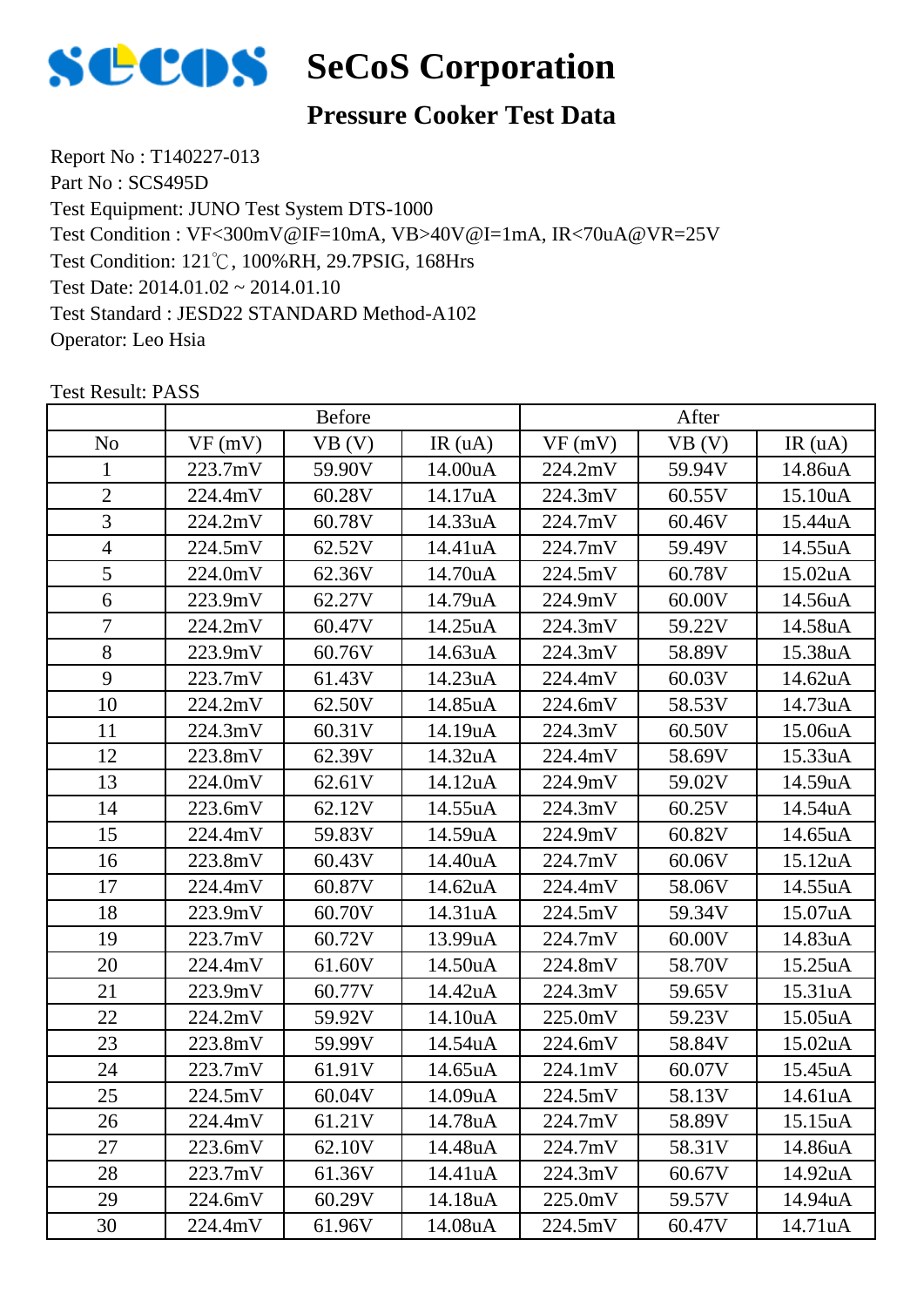

### **Pressure Cooker Test Data**

Report No : T140227-013 Part No : SCS495D Test Equipment: JUNO Test System DTS-1000 Test Condition: 121℃, 100%RH, 29.7PSIG, 168Hrs Test Date: 2014.01.02 ~ 2014.01.10 Test Standard : JESD22 STANDARD Method-A102 Operator: Leo Hsia Test Condition : VF<300mV@IF=10mA, VB>40V@I=1mA, IR<70uA@VR=25V

|                | <b>Before</b> |        |         | After   |        |         |
|----------------|---------------|--------|---------|---------|--------|---------|
| N <sub>o</sub> | VF(mV)        | VB(V)  | IR(uA)  | VF(mV)  | VB (V) | IR(uA)  |
| 31             | 224.5mV       | 60.95V | 14.54uA | 224.5mV | 60.59V | 14.79uA |
| 32             | 224.1mV       | 60.10V | 14.50uA | 224.1mV | 60.69V | 15.33uA |
| 33             | 224.3mV       | 62.64V | 14.72uA | 224.4mV | 58.95V | 15.06uA |
| 34             | 224.3mV       | 61.92V | 14.27uA | 224.5mV | 59.64V | 14.60uA |
| 35             | 224.2mV       | 61.60V | 14.47uA | 224.7mV | 60.17V | 15.30uA |
| 36             | 223.6mV       | 60.98V | 14.80uA | 224.4mV | 60.10V | 14.79uA |
| 37             | 224.3mV       | 60.71V | 14.27uA | 224.2mV | 58.80V | 14.81uA |
| 38             | 223.9mV       | 61.09V | 14.03uA | 224.8mV | 60.84V | 15.05uA |
| 39             | 223.7mV       | 62.05V | 14.40uA | 224.8mV | 59.08V | 14.87uA |
| 40             | 223.6mV       | 62.50V | 14.54uA | 224.2mV | 60.11V | 15.12uA |
| 41             | 224.5mV       | 60.84V | 14.18uA | 224.8mV | 60.72V | 15.22uA |
| 42             | 224.5mV       | 60.27V | 14.23uA | 224.1mV | 60.09V | 15.20uA |
| 43             | 223.7mV       | 62.38V | 13.96uA | 224.1mV | 59.99V | 15.35uA |
| 44             | 224.5mV       | 62.02V | 14.16uA | 224.4mV | 60.07V | 14.88uA |
| 45             | 224.1mV       | 59.94V | 14.65uA | 224.8mV | 58.82V | 15.43uA |
| 46             | 223.9mV       | 61.42V | 14.49uA | 224.7mV | 58.15V | 14.61uA |
| 47             | 224.3mV       | 61.87V | 14.07uA | 224.4mV | 58.64V | 15.05uA |
| 48             | 224.1mV       | 62.13V | 14.68uA | 224.9mV | 59.84V | 14.70uA |
| 49             | 224.3mV       | 60.61V | 14.66uA | 224.2mV | 58.40V | 14.72uA |
| 50             | 224.1mV       | 61.07V | 14.20uA | 224.6mV | 58.78V | 15.40uA |
| 51             | 224.5mV       | 61.15V | 14.54uA | 224.1mV | 58.90V | 15.05uA |
| 52             | 224.3mV       | 62.10V | 13.96uA | 224.9mV | 60.44V | 14.86uA |
| 53             | 224.0mV       | 60.85V | 14.33uA | 224.9mV | 59.60V | 14.92uA |
| 54             | 224.6mV       | 60.24V | 14.28uA | 224.1mV | 59.65V | 15.03uA |
| 55             | 224.1mV       | 59.89V | 14.43uA | 224.6mV | 59.73V | 15.21uA |
| 56             | 224.2mV       | 62.29V | 14.20uA | 224.0mV | 58.85V | 15.19uA |
| 57             | 224.4mV       | 62.62V | 14.60uA | 224.8mV | 59.92V | 15.43uA |
| 58             | 224.2mV       | 62.28V | 14.71uA | 224.5mV | 60.61V | 15.22uA |
| 59             | 223.7mV       | 60.62V | 14.00uA | 224.9mV | 60.56V | 15.01uA |
| 60             | 224.6mV       | 62.33V | 14.83uA | 224.8mV | 59.05V | 15.46uA |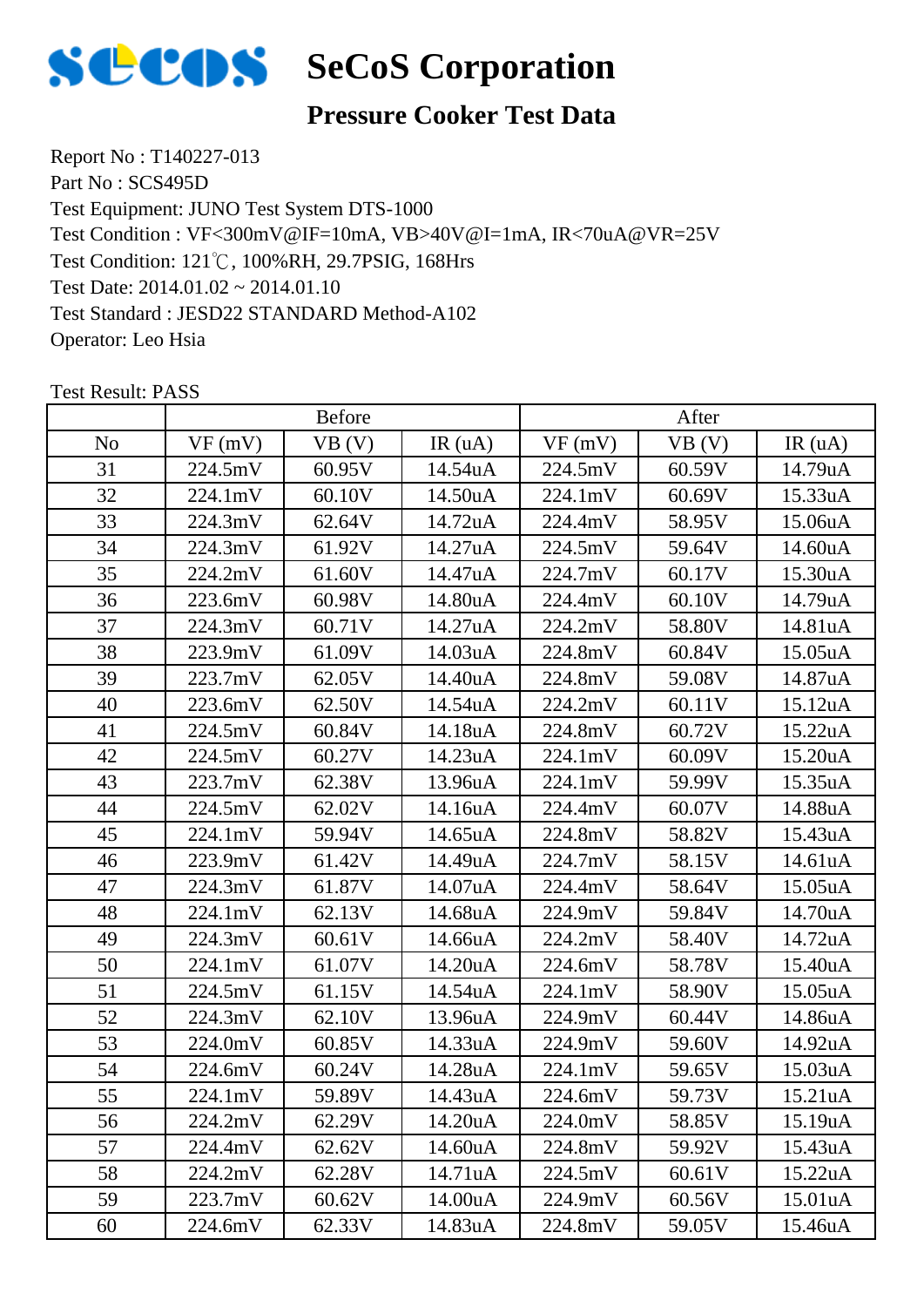

### **Pressure Cooker Test Data**

Report No : T140227-013 Part No : SCS495D Test Equipment: JUNO Test System DTS-1000 Test Condition: 121℃, 100%RH, 29.7PSIG, 168Hrs Test Date: 2014.01.02 ~ 2014.01.10 Test Standard : JESD22 STANDARD Method-A102 Operator: Leo Hsia Test Condition : VF<300mV@IF=10mA, VB>40V@I=1mA, IR<70uA@VR=25V

|                |         | <b>Before</b> |           | After   |        |                      |
|----------------|---------|---------------|-----------|---------|--------|----------------------|
| N <sub>o</sub> | VF(mV)  | VB (V)        | IR $(uA)$ | VF(mV)  | VB(V)  | IR(uA)               |
| 61             | 224.2mV | 60.61V        | 14.14uA   | 224.0mV | 60.68V | 14.55uA              |
| 62             | 223.6mV | 60.79V        | 14.31uA   | 224.2mV | 59.03V | 15.37uA              |
| 63             | 224.1mV | 61.92V        | 14.60uA   | 224.3mV | 59.01V | 15.10uA              |
| 64             | 224.2mV | 61.00V        | 14.33uA   | 224.6mV | 60.41V | 15.11 <sub>u</sub> A |
| 65             | 224.1mV | 61.13V        | 14.15uA   | 224.4mV | 58.17V | 14.55uA              |
| 66             | 224.1mV | 61.51V        | 14.00uA   | 224.7mV | 60.51V | 14.67uA              |
| 67             | 223.7mV | 61.43V        | 14.25uA   | 224.4mV | 60.50V | 14.62uA              |
| 68             | 223.7mV | 61.52V        | 14.76uA   | 224.0mV | 58.49V | 15.42uA              |
| 69             | 223.8mV | 60.52V        | 13.95uA   | 224.2mV | 58.40V | 14.75uA              |
| 70             | 224.1mV | 62.03V        | 14.71uA   | 224.1mV | 60.41V | 14.73uA              |
| 71             | 223.9mV | 62.29V        | 14.43uA   | 224.2mV | 58.52V | 15.09uA              |
| 72             | 224.5mV | 61.72V        | 14.70uA   | 224.7mV | 58.04V | 15.29uA              |
| 73             | 223.9mV | 60.49V        | 14.59uA   | 224.1mV | 59.13V | 14.71uA              |
| 74             | 224.5mV | 61.83V        | 14.03uA   | 224.5mV | 59.88V | 15.37uA              |
| 75             | 223.7mV | 61.49V        | 14.77uA   | 224.9mV | 58.23V | 15.14uA              |
| 76             | 224.2mV | 61.87V        | 14.63uA   | 224.8mV | 60.07V | 15.36uA              |
| 77             | 224.0mV | 61.45V        | 14.19uA   | 224.4mV | 60.46V | 15.28uA              |

Test Result: PASS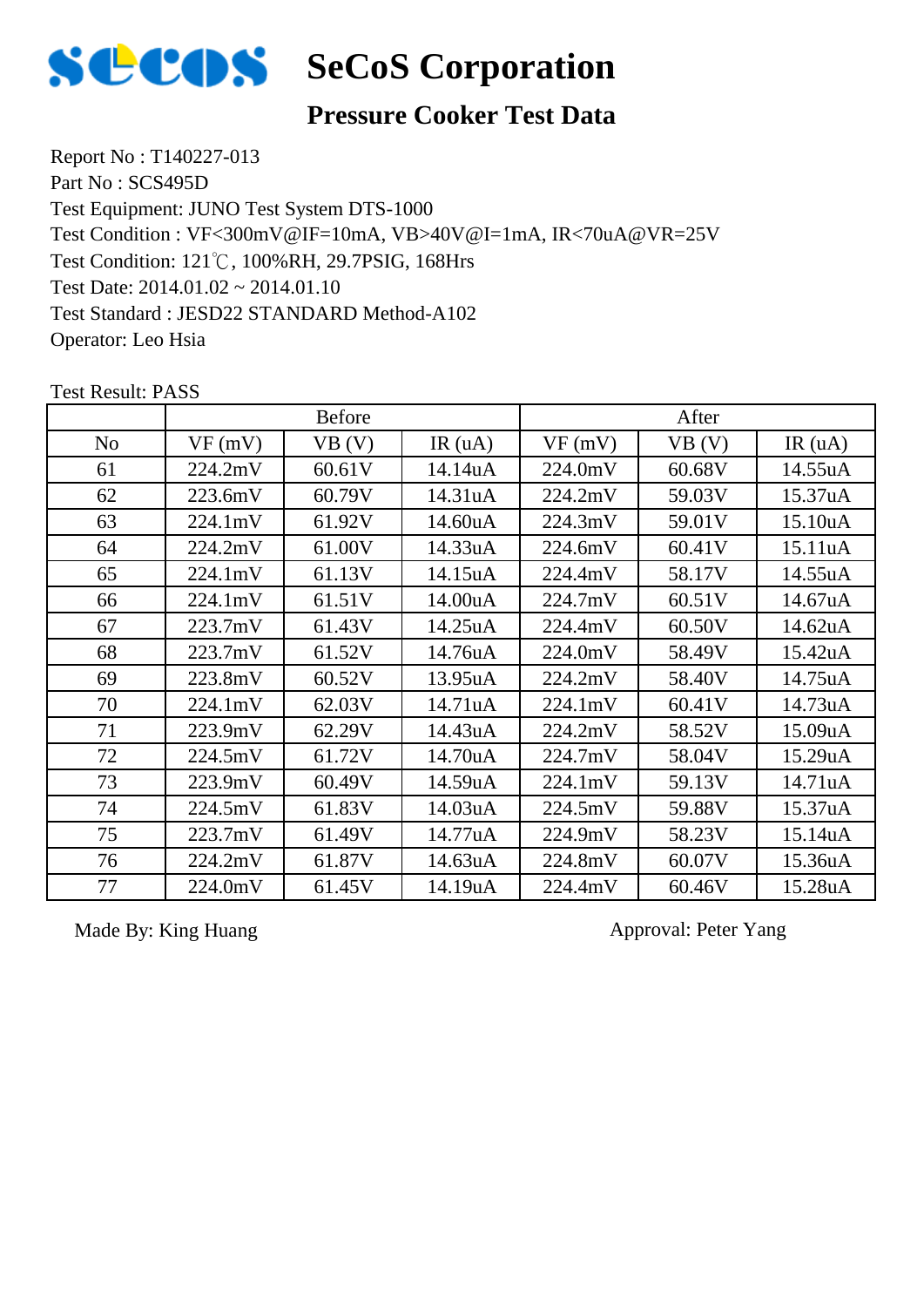

# **Temperature Cycle Test Data**

Report No : T140227-013 Part No : SCS495D Test Equipment: JUNO Test System DTS-1000 Test Condition: -55℃/30min, 150℃/30min, for1000 Cycle Test Date: 2014.01.03 ~ 2014.02.25 Test Standard : JESD22 STANDARD Method-A104 Operator: Leo Hsia Test Condition : VF<300mV@IF=10mA, VB>40V@I=1mA, IR<70uA@VR=25V

|                | <b>Before</b> |        |         | After   |        |                      |
|----------------|---------------|--------|---------|---------|--------|----------------------|
| N <sub>o</sub> | VF(mV)        | VB (V) | IR(uA)  | VF(mV)  | VB (V) | IR(uA)               |
| 1              | 223.7mV       | 61.94V | 14.32uA | 224.8mV | 58.64V | 15.25uA              |
| $\overline{2}$ | 224.3mV       | 61.21V | 14.69uA | 224.1mV | 58.47V | 15.06uA              |
| 3              | 224.6mV       | 60.10V | 14.12uA | 224.4mV | 60.18V | 15.16uA              |
| $\overline{4}$ | 224.6mV       | 62.25V | 14.18uA | 224.3mV | 58.42V | 15.03uA              |
| 5              | 224.1mV       | 60.38V | 14.33uA | 224.2mV | 58.34V | 14.97uA              |
| 6              | 224.1mV       | 61.22V | 14.45uA | 224.8mV | 60.36V | 14.76uA              |
| $\overline{7}$ | 223.7mV       | 60.98V | 14.82uA | 224.4mV | 59.51V | 14.61uA              |
| 8              | 224.6mV       | 60.68V | 14.59uA | 224.3mV | 60.65V | 14.69uA              |
| 9              | 224.5mV       | 59.88V | 14.08uA | 224.5mV | 58.24V | 14.81uA              |
| 10             | 224.2mV       | 61.77V | 14.71uA | 224.1mV | 60.29V | 14.59uA              |
| 11             | 224.0mV       | 61.08V | 14.35uA | 224.5mV | 59.43V | 14.71uA              |
| 12             | 224.0mV       | 60.71V | 14.27uA | 224.3mV | 59.14V | 15.43uA              |
| 13             | 224.5mV       | 61.10V | 14.09uA | 224.2mV | 59.38V | 15.37uA              |
| 14             | 224.5mV       | 61.88V | 14.87uA | 225.0mV | 60.68V | 14.54uA              |
| 15             | 224.6mV       | 60.32V | 14.05uA | 224.8mV | 60.06V | 14.58uA              |
| 16             | 224.5mV       | 60.96V | 14.29uA | 224.9mV | 58.44V | 14.98uA              |
| 17             | 223.8mV       | 62.36V | 14.67uA | 224.3mV | 59.25V | 14.61uA              |
| 18             | 224.4mV       | 60.54V | 14.70uA | 224.9mV | 59.57V | 14.54uA              |
| 19             | 223.7mV       | 59.88V | 14.48uA | 224.8mV | 59.98V | 14.99uA              |
| 20             | 224.3mV       | 61.31V | 14.73uA | 224.6mV | 60.33V | 14.86uA              |
| 21             | 223.7mV       | 60.20V | 14.34uA | 225.0mV | 58.89V | 14.88uA              |
| 22             | 224.5mV       | 61.62V | 14.15uA | 224.4mV | 58.66V | 14.82uA              |
| 23             | 224.6mV       | 60.00V | 14.40uA | 224.7mV | 59.35V | 15.31uA              |
| 24             | 224.4mV       | 60.90V | 14.08uA | 224.2mV | 60.65V | 15.28uA              |
| 25             | 224.6mV       | 61.73V | 14.28uA | 224.4mV | 59.67V | 14.61uA              |
| 26             | 223.7mV       | 60.21V | 14.47uA | 224.7mV | 58.17V | 15.42uA              |
| 27             | 224.0mV       | 61.22V | 14.69uA | 224.8mV | 59.40V | 15.02 <sub>u</sub> A |
| 28             | 223.8mV       | 61.45V | 14.33uA | 224.2mV | 60.54V | 14.54uA              |
| 29             | 224.2mV       | 59.89V | 14.45uA | 224.2mV | 59.86V | 14.79uA              |
| 30             | 224.4mV       | 60.96V | 14.09uA | 224.1mV | 59.28V | 15.26 <sub>u</sub> A |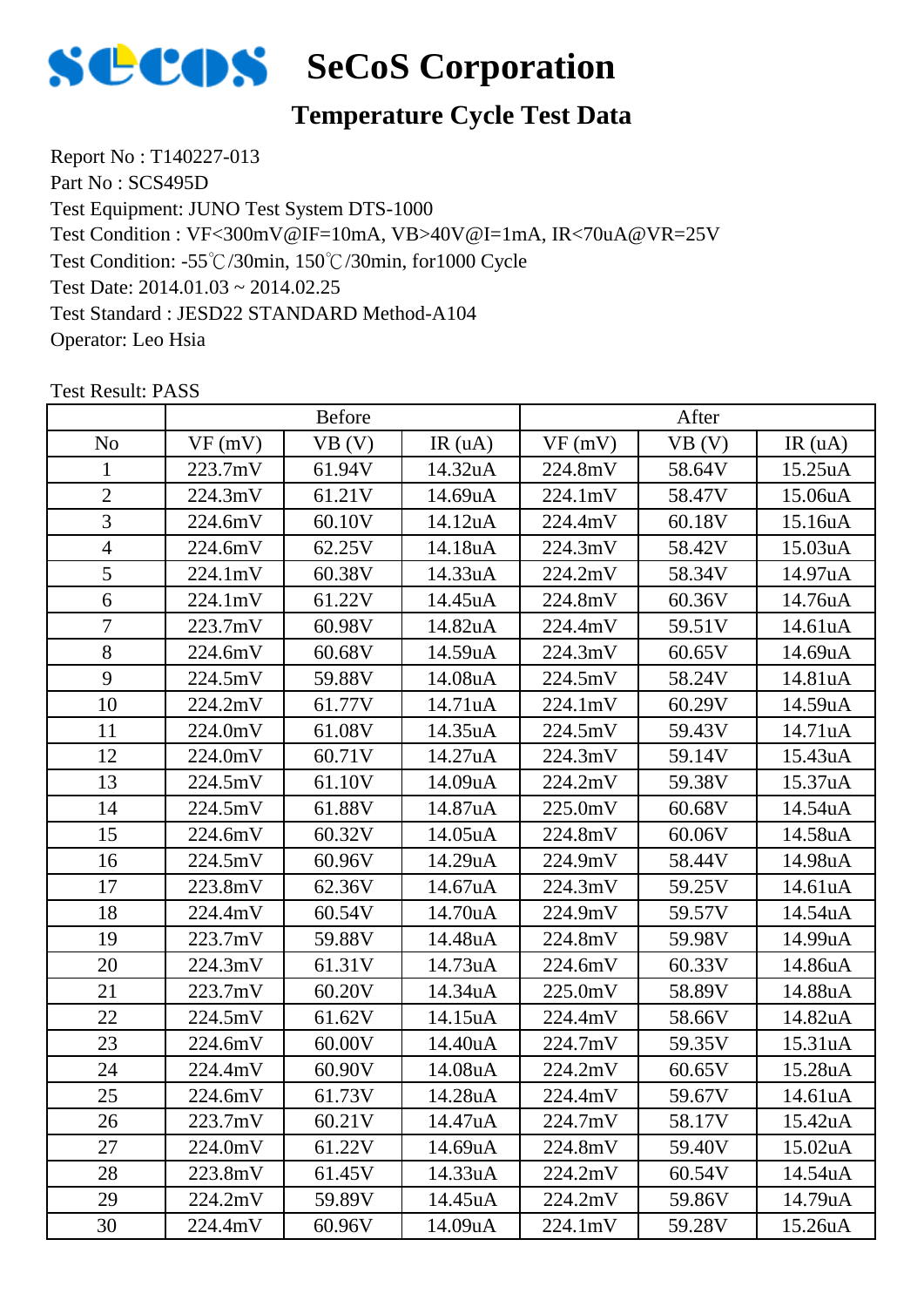

# **Temperature Cycle Test Data**

Report No : T140227-013 Part No : SCS495D Test Equipment: JUNO Test System DTS-1000 Test Condition: -55℃/30min, 150℃/30min, for1000 Cycle Test Date: 2014.01.03 ~ 2014.02.25 Test Standard : JESD22 STANDARD Method-A104 Operator: Leo Hsia Test Condition : VF<300mV@IF=10mA, VB>40V@I=1mA, IR<70uA@VR=25V

|                | <b>Before</b> |        |         | After   |        |                      |
|----------------|---------------|--------|---------|---------|--------|----------------------|
| N <sub>o</sub> | VF(mV)        | VB (V) | IR(uA)  | VF(mV)  | VB (V) | IR $(uA)$            |
| 31             | 224.6mV       | 60.85V | 13.94uA | 224.2mV | 59.21V | 14.82uA              |
| 32             | 223.9mV       | 62.59V | 14.43uA | 224.2mV | 60.04V | 15.16uA              |
| 33             | 224.3mV       | 61.52V | 14.41uA | 224.3mV | 58.97V | 14.65uA              |
| 34             | 224.5mV       | 61.46V | 14.71uA | 224.3mV | 58.49V | 14.82uA              |
| 35             | 223.7mV       | 62.11V | 14.62uA | 224.9mV | 60.12V | 14.86uA              |
| 36             | 223.8mV       | 60.14V | 14.75uA | 224.7mV | 58.55V | 15.10uA              |
| 37             | 224.6mV       | 61.78V | 14.76uA | 224.1mV | 58.49V | 15.14uA              |
| 38             | 223.9mV       | 62.46V | 14.17uA | 224.5mV | 58.18V | 15.16uA              |
| 39             | 223.9mV       | 61.59V | 14.26uA | 224.2mV | 59.83V | 15.18uA              |
| 40             | 224.5mV       | 62.00V | 14.32uA | 224.6mV | 60.24V | 14.61uA              |
| 41             | 224.2mV       | 60.50V | 14.43uA | 224.8mV | 58.63V | 14.83uA              |
| 42             | 224.3mV       | 61.06V | 14.28uA | 224.4mV | 60.10V | 15.12uA              |
| 43             | 223.9mV       | 61.76V | 14.58uA | 224.2mV | 59.99V | 15.24uA              |
| 44             | 223.9mV       | 60.83V | 14.85uA | 224.2mV | 59.83V | 14.67uA              |
| 45             | 224.5mV       | 60.73V | 14.57uA | 224.7mV | 59.22V | 15.21uA              |
| 46             | 224.3mV       | 60.08V | 14.82uA | 224.4mV | 58.52V | 14.84uA              |
| 47             | 224.1mV       | 61.87V | 13.93uA | 225.0mV | 59.27V | 15.14uA              |
| 48             | 224.5mV       | 61.28V | 14.82uA | 224.5mV | 58.59V | 15.22uA              |
| 49             | 224.3mV       | 60.06V | 14.05uA | 224.3mV | 58.67V | 15.45uA              |
| 50             | 224.4mV       | 61.84V | 14.71uA | 224.2mV | 59.48V | 15.46uA              |
| 51             | 223.8mV       | 61.66V | 14.17uA | 224.1mV | 60.38V | 15.29uA              |
| 52             | 223.7mV       | 62.45V | 14.77uA | 224.2mV | 60.42V | 14.92uA              |
| 53             | 223.8mV       | 61.44V | 14.24uA | 224.9mV | 58.07V | 15.36uA              |
| 54             | 224.2mV       | 60.34V | 14.49uA | 224.5mV | 60.65V | 14.71uA              |
| 55             | 224.6mV       | 60.28V | 14.44uA | 224.6mV | 58.18V | 15.41uA              |
| 56             | 223.6mV       | 60.35V | 14.57uA | 224.7mV | 58.05V | 14.73uA              |
| 57             | 224.6mV       | 60.45V | 14.16uA | 224.3mV | 59.39V | 15.12 <sub>u</sub> A |
| 58             | 224.0mV       | 60.73V | 14.52uA | 224.7mV | 59.22V | 14.79uA              |
| 59             | 224.2mV       | 60.25V | 14.03uA | 224.8mV | 59.19V | 15.32uA              |
| 60             | 223.7mV       | 60.79V | 14.62uA | 224.8mV | 60.39V | 14.69uA              |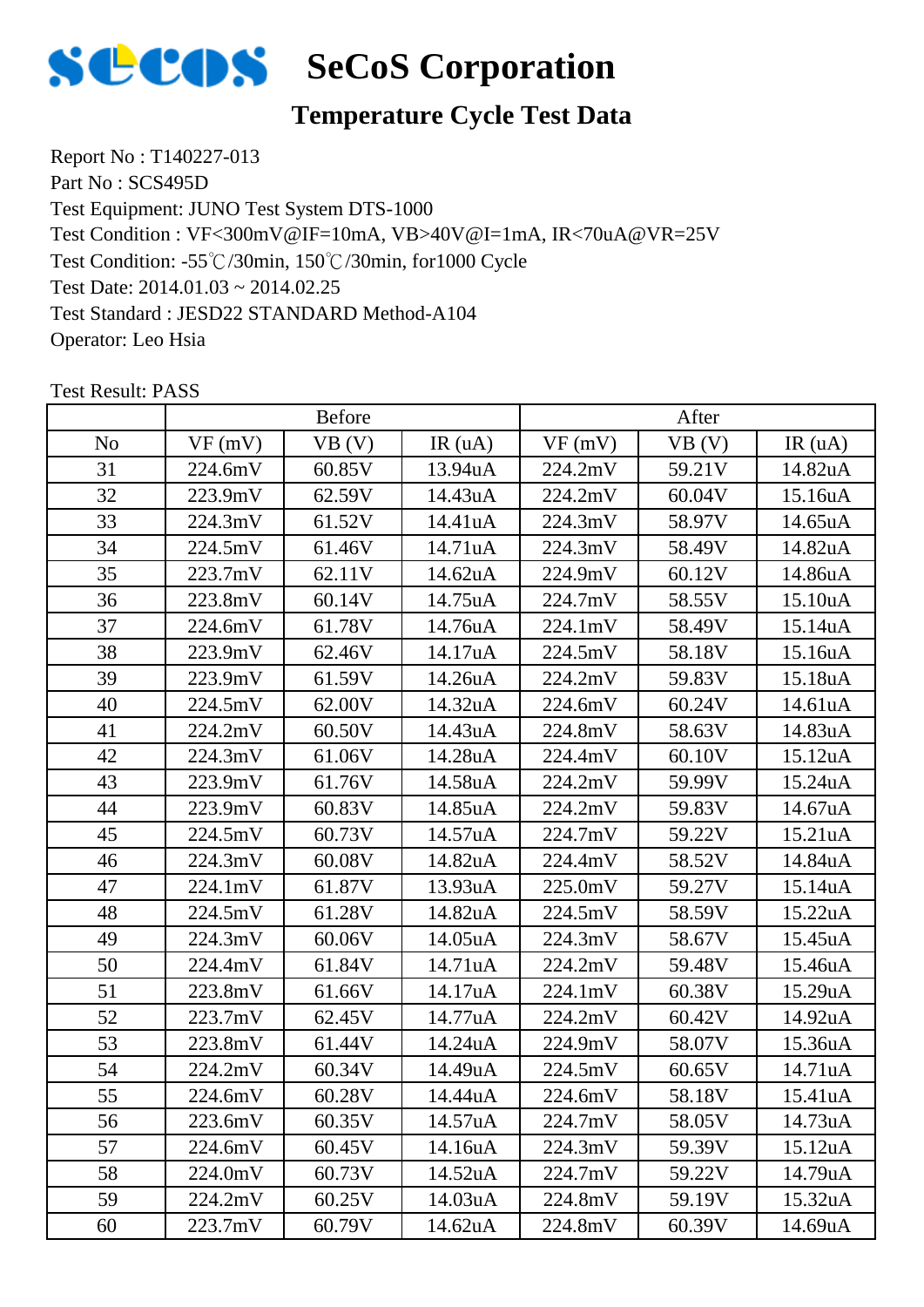

### **Temperature Cycle Test Data**

Report No : T140227-013 Part No : SCS495D Test Equipment: JUNO Test System DTS-1000 Test Condition: -55℃/30min, 150℃/30min, for1000 Cycle Test Date: 2014.01.03 ~ 2014.02.25 Test Standard : JESD22 STANDARD Method-A104 Operator: Leo Hsia Test Condition : VF<300mV@IF=10mA, VB>40V@I=1mA, IR<70uA@VR=25V

No |  $VF(mV)$  |  $VB(V)$  |  $IR(uA)$  |  $VF(mV)$  |  $VB(V)$  |  $IR(uA)$ Before After 61 224.2mV 59.94V 14.46uA 224.7mV 59.31V 15.46uA 62 | 223.7mV | 61.87V | 14.46uA | 224.8mV | 58.21V | 14.75uA 63 | 224.1mV | 61.66V | 14.21uA | 224.5mV | 60.29V | 15.13uA 64 | 224.6mV | 61.41V | 14.58uA | 224.1mV | 59.77V | 15.14uA 65 223.9mV 62.43V 13.93uA 224.4mV 58.07V 15.41uA 66 223.9mV 62.16V 14.76uA 224.6mV 58.46V 14.62uA 67 224.3mV 61.31V 14.12uA 224.8mV 58.34V 15.21uA 68 224.3mV 61.20V 14.31uA 224.3mV 58.17V 15.47uA 69 224.5mV 62.23V 14.08uA 224.4mV 60.55V 14.76uA 70 | 224.3mV | 61.06V | 14.57uA | 224.3mV | 58.57V | 15.06uA 71 223.9mV 62.04V 14.77uA 224.3mV 60.04V 14.63uA 72 223.7mV 60.34V 14.28uA 224.3mV 58.48V 15.37uA 73 224.5mV 60.36V 14.51uA 224.2mV 60.19V 15.45uA 74 224.0mV 62.08V 14.81uA 224.4mV 59.35V 14.98uA 75 224.3mV 60.41V 14.57uA 225.0mV 58.48V 15.16uA 76 223.7mV 61.90V 14.59uA 224.4mV 59.87V 14.78uA 77 223.6mV 60.25V 14.77uA 224.2mV 59.11V 15.03uA

Test Result: PASS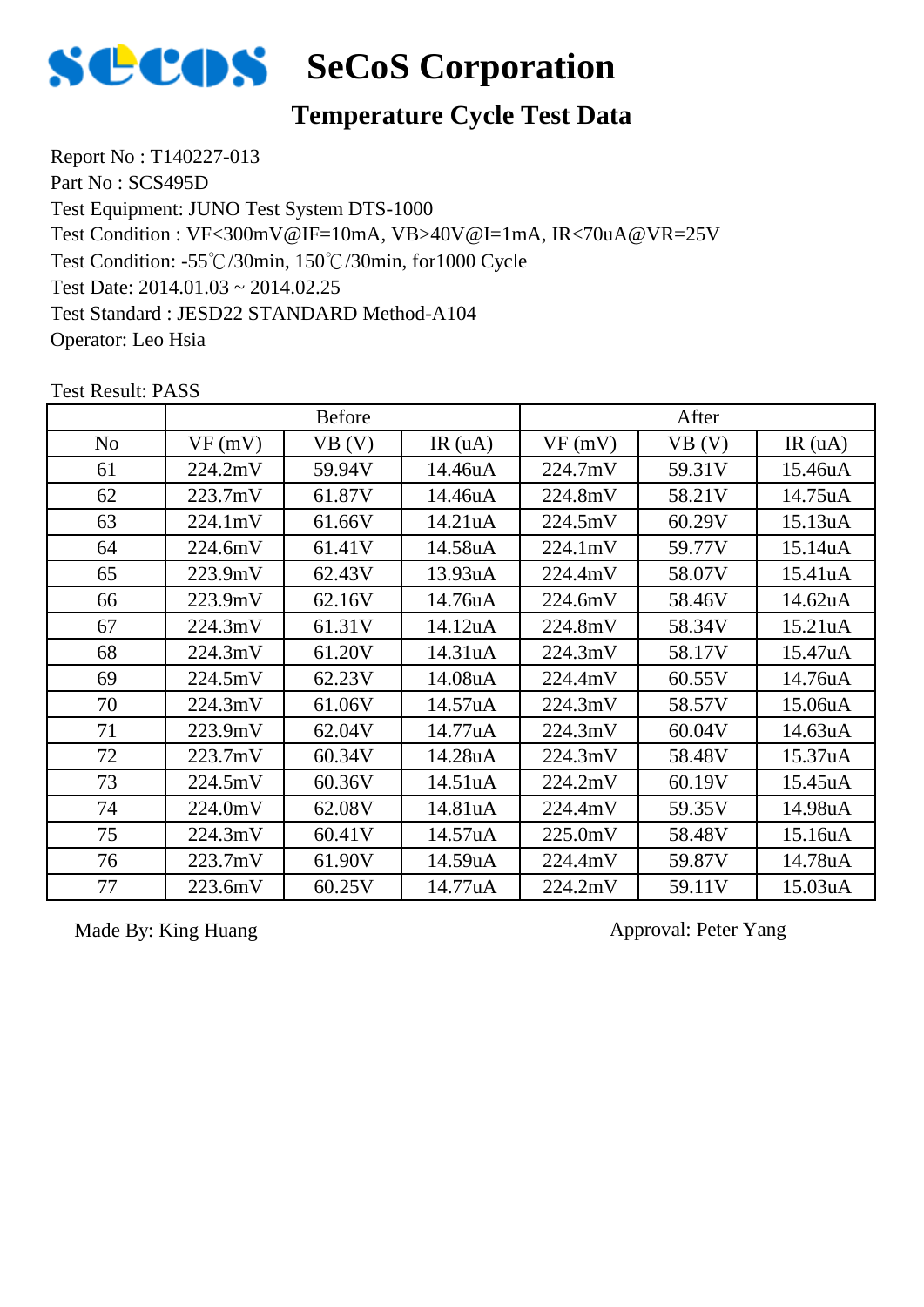

# **High Temperature High Humidity Test Data**

Report No : T140227-013 Part No : SCS495D Test Equipment: JUNO Test System DTS-1000 Test Condition: 85±2℃, 85±5%RH, 1000Hrs Test Date: 2014.01.13 ~ 2014.02.25 Test Standard : JESD22 STANDARD Method-A101 Operator: Leo Hsia Test Condition : VF<300mV@IF=10mA, VB>40V@I=1mA, IR<70uA@VR=25V

|                | <b>Before</b> |        |         | After   |        |         |
|----------------|---------------|--------|---------|---------|--------|---------|
| N <sub>o</sub> | VF(mV)        | VB (V) | IR(uA)  | VF(mV)  | VB (V) | IR(uA)  |
|                | 224.3mV       | 60.10V | 14.54uA | 224.6mV | 59.33V | 15.18uA |
| $\overline{2}$ | 224.3mV       | 59.97V | 14.38uA | 224.8mV | 59.13V | 15.31uA |
| 3              | 223.9mV       | 61.57V | 14.32uA | 224.2mV | 60.31V | 15.13uA |
| $\overline{4}$ | 224.0mV       | 62.61V | 14.43uA | 224.5mV | 58.36V | 15.35uA |
| 5              | 224.4mV       | 60.51V | 14.80uA | 224.8mV | 58.28V | 15.13uA |
| 6              | 224.2mV       | 62.30V | 13.96uA | 224.7mV | 59.54V | 15.48uA |
| $\tau$         | 224.1mV       | 61.93V | 14.37uA | 224.2mV | 60.35V | 14.78uA |
| 8              | 223.7mV       | 59.99V | 14.49uA | 224.6mV | 60.35V | 14.87uA |
| 9              | 223.6mV       | 61.79V | 14.55uA | 224.4mV | 59.25V | 15.31uA |
| 10             | 223.8mV       | 61.13V | 14.89uA | 224.8mV | 60.70V | 14.94uA |
| 11             | 223.9mV       | 60.37V | 14.83uA | 224.6mV | 59.94V | 14.72uA |
| 12             | 224.5mV       | 61.08V | 14.62uA | 224.3mV | 59.08V | 15.24uA |
| 13             | 224.6mV       | 61.88V | 14.59uA | 224.1mV | 60.53V | 15.04uA |
| 14             | 223.8mV       | 60.77V | 14.70uA | 224.8mV | 58.32V | 14.80uA |
| 15             | 223.9mV       | 61.31V | 14.36uA | 224.7mV | 60.45V | 15.20uA |
| 16             | 224.0mV       | 59.91V | 14.89uA | 224.3mV | 60.76V | 14.97uA |
| 17             | 224.0mV       | 62.51V | 14.67uA | 224.4mV | 58.68V | 15.47uA |
| 18             | 224.1mV       | 60.66V | 14.59uA | 224.5mV | 58.07V | 14.68uA |
| 19             | 223.8mV       | 60.41V | 13.93uA | 225.0mV | 59.69V | 14.99uA |
| 20             | 223.8mV       | 61.69V | 14.77uA | 224.6mV | 58.55V | 14.88uA |
| 21             | 223.6mV       | 61.22V | 14.01uA | 224.5mV | 58.47V | 14.59uA |
| 22             | 224.0mV       | 60.65V | 14.30uA | 225.0mV | 58.18V | 14.95uA |
| 23             | 224.3mV       | 61.82V | 14.85uA | 224.0mV | 59.60V | 14.99uA |
| 24             | 224.2mV       | 61.99V | 14.13uA | 224.8mV | 59.83V | 14.59uA |
| 25             | 223.8mV       | 62.03V | 14.30uA | 224.7mV | 58.49V | 14.75uA |
| 26             | 224.2mV       | 61.96V | 14.86uA | 224.2mV | 58.03V | 14.85uA |
| 27             | 224.3mV       | 61.07V | 14.23uA | 224.9mV | 60.64V | 14.93uA |
| 28             | 224.3mV       | 61.18V | 13.94uA | 224.5mV | 58.58V | 15.11uA |
| 29             | 224.0mV       | 62.53V | 14.51uA | 224.2mV | 58.68V | 15.30uA |
| 30             | 224.2mV       | 60.48V | 14.00uA | 224.1mV | 58.05V | 14.87uA |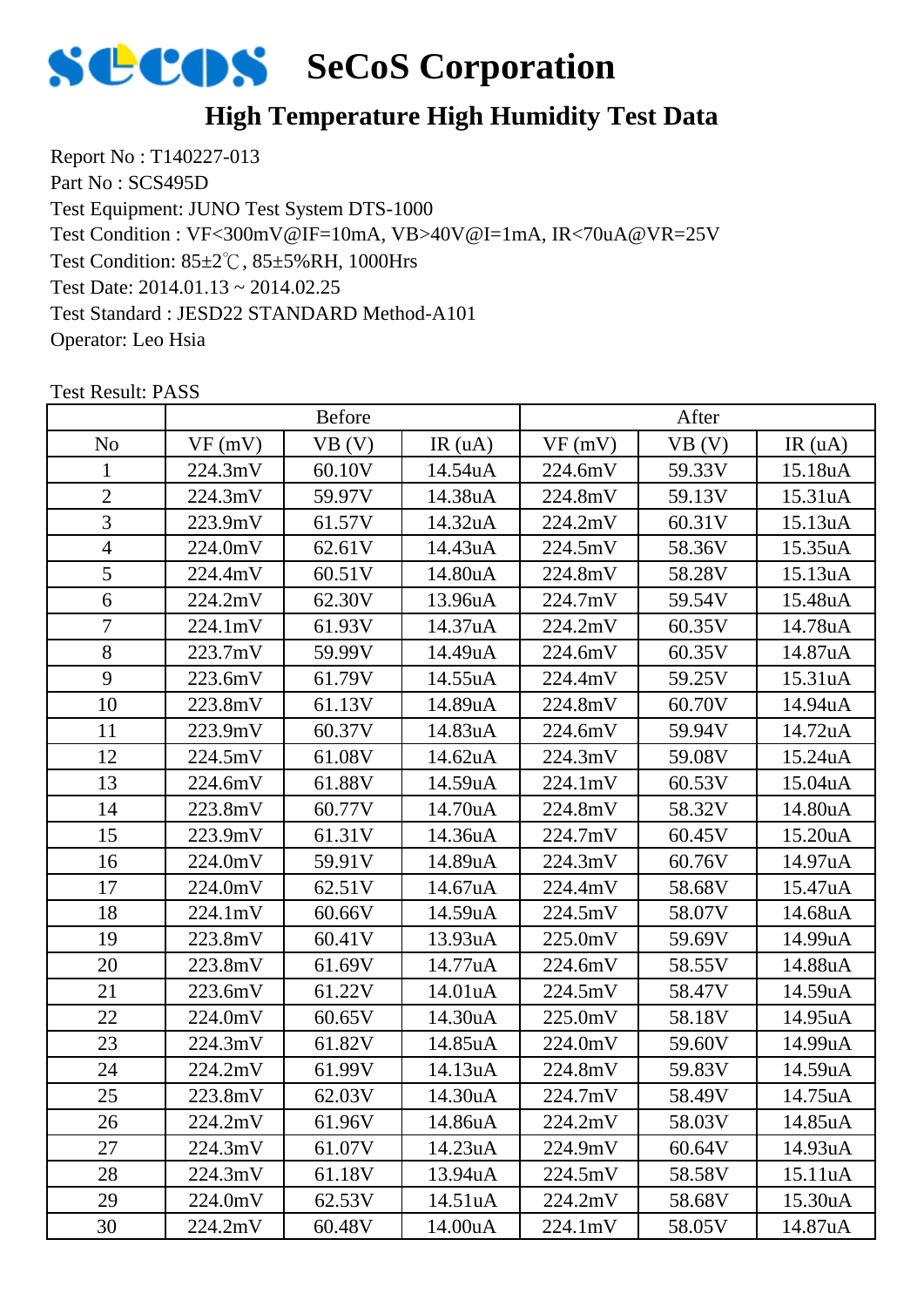

# **High Temperature High Humidity Test Data**

Report No : T140227-013 Part No : SCS495D Test Equipment: JUNO Test System DTS-1000 Test Condition: 85±2℃, 85±5%RH, 1000Hrs Test Date: 2014.01.13 ~ 2014.02.25 Test Standard : JESD22 STANDARD Method-A101 Operator: Leo Hsia Test Condition : VF<300mV@IF=10mA, VB>40V@I=1mA, IR<70uA@VR=25V

|                | <b>Before</b> |        |         | After   |        |         |
|----------------|---------------|--------|---------|---------|--------|---------|
| N <sub>o</sub> | VF(mV)        | VB(V)  | IR(uA)  | VF(mV)  | VB (V) | IR(uA)  |
| 31             | 223.7mV       | 61.50V | 14.56uA | 224.3mV | 60.45V | 14.82uA |
| 32             | 223.8mV       | 60.93V | 14.66uA | 224.0mV | 59.54V | 14.55uA |
| 33             | 224.0mV       | 61.93V | 14.41uA | 224.0mV | 58.34V | 15.32uA |
| 34             | 223.8mV       | 62.36V | 14.67uA | 224.4mV | 59.20V | 15.47uA |
| 35             | 223.7mV       | 60.77V | 14.03uA | 224.7mV | 59.24V | 14.55uA |
| 36             | 224.2mV       | 62.57V | 14.87uA | 224.9mV | 58.28V | 15.10uA |
| 37             | 223.6mV       | 60.71V | 14.43uA | 224.6mV | 58.85V | 15.28uA |
| 38             | 224.3mV       | 61.54V | 14.45uA | 224.6mV | 59.81V | 15.34uA |
| 39             | 224.4mV       | 60.37V | 14.49uA | 224.5mV | 58.93V | 14.94uA |
| 40             | 224.6mV       | 61.53V | 14.31uA | 224.7mV | 60.19V | 15.22uA |
| 41             | 224.1mV       | 60.66V | 14.34uA | 224.5mV | 59.58V | 15.05uA |
| 42             | 223.9mV       | 61.55V | 14.57uA | 224.6mV | 58.46V | 15.32uA |
| 43             | 224.3mV       | 62.36V | 13.96uA | 224.5mV | 58.71V | 14.98uA |
| 44             | 224.4mV       | 60.04V | 14.45uA | 224.6mV | 59.29V | 15.05uA |
| 45             | 224.6mV       | 62.30V | 14.71uA | 224.5mV | 58.29V | 15.35uA |
| 46             | 224.0mV       | 60.35V | 14.32uA | 224.7mV | 59.14V | 15.37uA |
| 47             | 223.7mV       | 61.10V | 13.92uA | 224.9mV | 59.37V | 15.20uA |
| 48             | 223.7mV       | 59.84V | 14.13uA | 224.4mV | 58.11V | 14.69uA |
| 49             | 224.0mV       | 62.34V | 14.70uA | 224.2mV | 59.64V | 15.26uA |
| 50             | 224.1mV       | 61.26V | 14.25uA | 224.1mV | 60.25V | 14.60uA |
| 51             | 223.6mV       | 62.15V | 14.65uA | 224.2mV | 58.33V | 14.85uA |
| 52             | 224.1mV       | 61.00V | 13.98uA | 224.9mV | 59.73V | 14.86uA |
| 53             | 223.9mV       | 59.86V | 14.20uA | 224.5mV | 58.65V | 15.15uA |
| 54             | 224.5mV       | 61.01V | 14.54uA | 224.3mV | 59.39V | 14.93uA |
| 55             | 224.6mV       | 61.71V | 13.92uA | 224.4mV | 60.30V | 15.24uA |
| 56             | 224.3mV       | 60.55V | 14.59uA | 224.7mV | 60.27V | 15.06uA |
| 57             | 224.4mV       | 61.94V | 14.75uA | 224.1mV | 59.28V | 15.32uA |
| 58             | 224.0mV       | 60.58V | 14.12uA | 224.2mV | 58.87V | 14.52uA |
| 59             | 224.3mV       | 60.62V | 14.49uA | 224.5mV | 60.01V | 15.28uA |
| 60             | 224.3mV       | 61.20V | 14.74uA | 224.7mV | 58.88V | 15.25uA |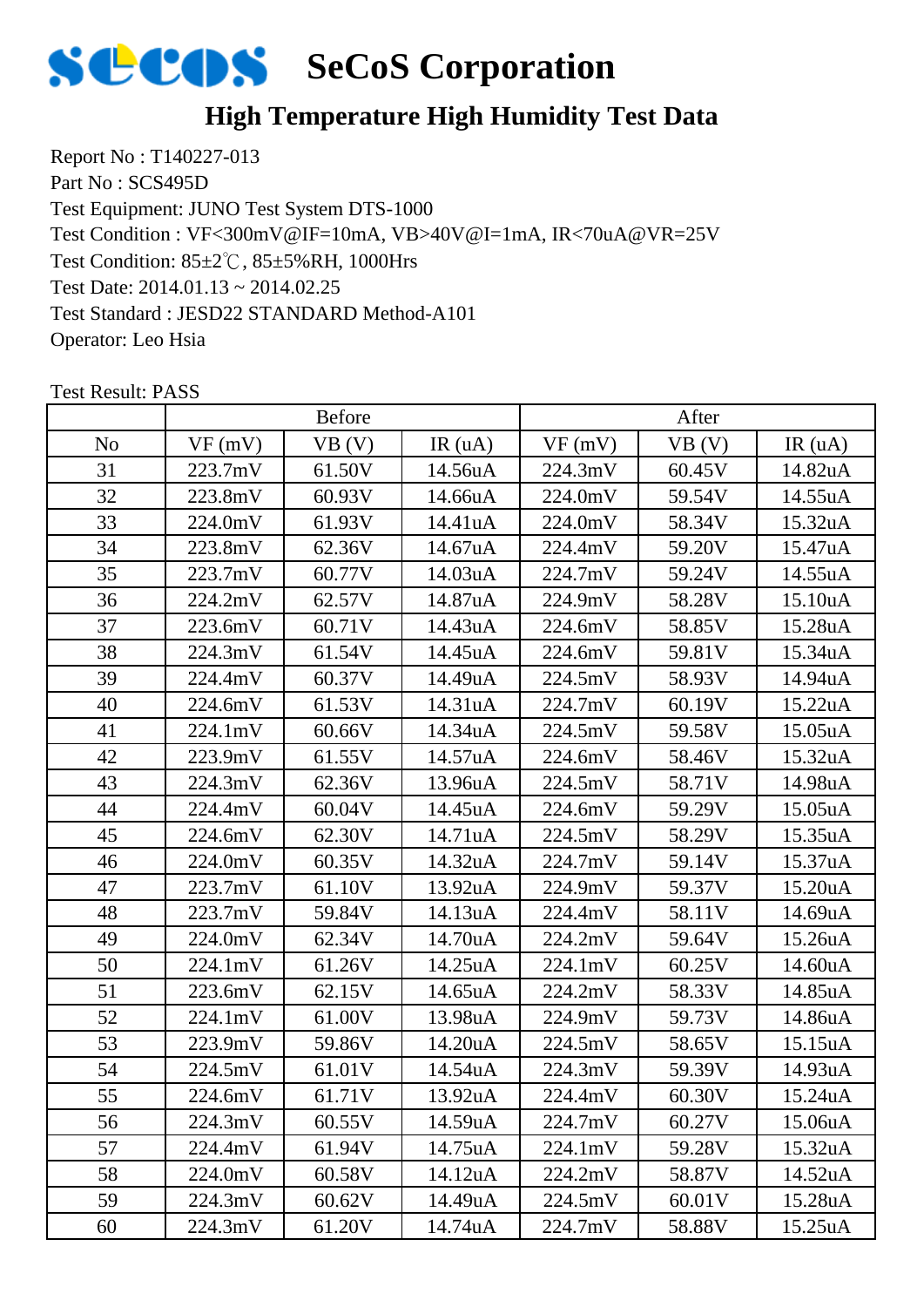

# **High Temperature High Humidity Test Data**

Report No : T140227-013 Part No : SCS495D Test Equipment: JUNO Test System DTS-1000 Test Condition: 85±2℃, 85±5%RH, 1000Hrs Test Date: 2014.01.13 ~ 2014.02.25 Test Standard : JESD22 STANDARD Method-A101 Operator: Leo Hsia Test Condition : VF<300mV@IF=10mA, VB>40V@I=1mA, IR<70uA@VR=25V

|                | <b>Before</b> |        |           | After   |        |         |
|----------------|---------------|--------|-----------|---------|--------|---------|
| N <sub>o</sub> | VF(mV)        | VB(V)  | IR $(uA)$ | VF(mV)  | VB(V)  | IR(uA)  |
| 61             | 224.0mV       | 61.10V | 14.20uA   | 224.9mV | 59.31V | 14.74uA |
| 62             | 224.1mV       | 61.45V | 13.93uA   | 224.9mV | 58.62V | 15.35uA |
| 63             | 223.9mV       | 62.44V | 14.45uA   | 224.3mV | 59.83V | 15.42uA |
| 64             | 224.2mV       | 60.87V | 14.36uA   | 224.4mV | 59.34V | 15.43uA |
| 65             | 224.4mV       | 61.57V | 14.63uA   | 224.6mV | 58.74V | 15.46uA |
| 66             | 224.1mV       | 61.13V | 14.29uA   | 224.4mV | 59.33V | 14.61uA |
| 67             | 223.8mV       | 60.22V | 14.63uA   | 224.1mV | 60.17V | 15.22uA |
| 68             | 224.2mV       | 60.73V | 14.04uA   | 224.5mV | 60.50V | 14.62uA |
| 69             | 223.7mV       | 60.74V | 14.72uA   | 224.4mV | 59.29V | 15.21uA |
| 70             | 224.1mV       | 60.43V | 14.34uA   | 224.3mV | 59.39V | 15.33uA |
| 71             | 224.2mV       | 60.02V | 14.54uA   | 224.3mV | 58.03V | 15.29uA |
| 72             | 224.6mV       | 60.92V | 14.36uA   | 224.7mV | 60.85V | 15.19uA |
| 73             | 223.8mV       | 61.77V | 14.82uA   | 224.3mV | 59.76V | 14.75uA |
| 74             | 224.3mV       | 60.69V | 14.76uA   | 224.7mV | 60.65V | 14.81uA |
| 75             | 224.2mV       | 61.49V | 14.07uA   | 224.4mV | 60.74V | 14.98uA |
| 76             | 224.4mV       | 61.45V | 14.21uA   | 224.9mV | 59.31V | 15.09uA |
| 77             | 223.6mV       | 60.19V | 14.01uA   | 224.4mV | 60.84V | 14.62uA |

Test Result: PASS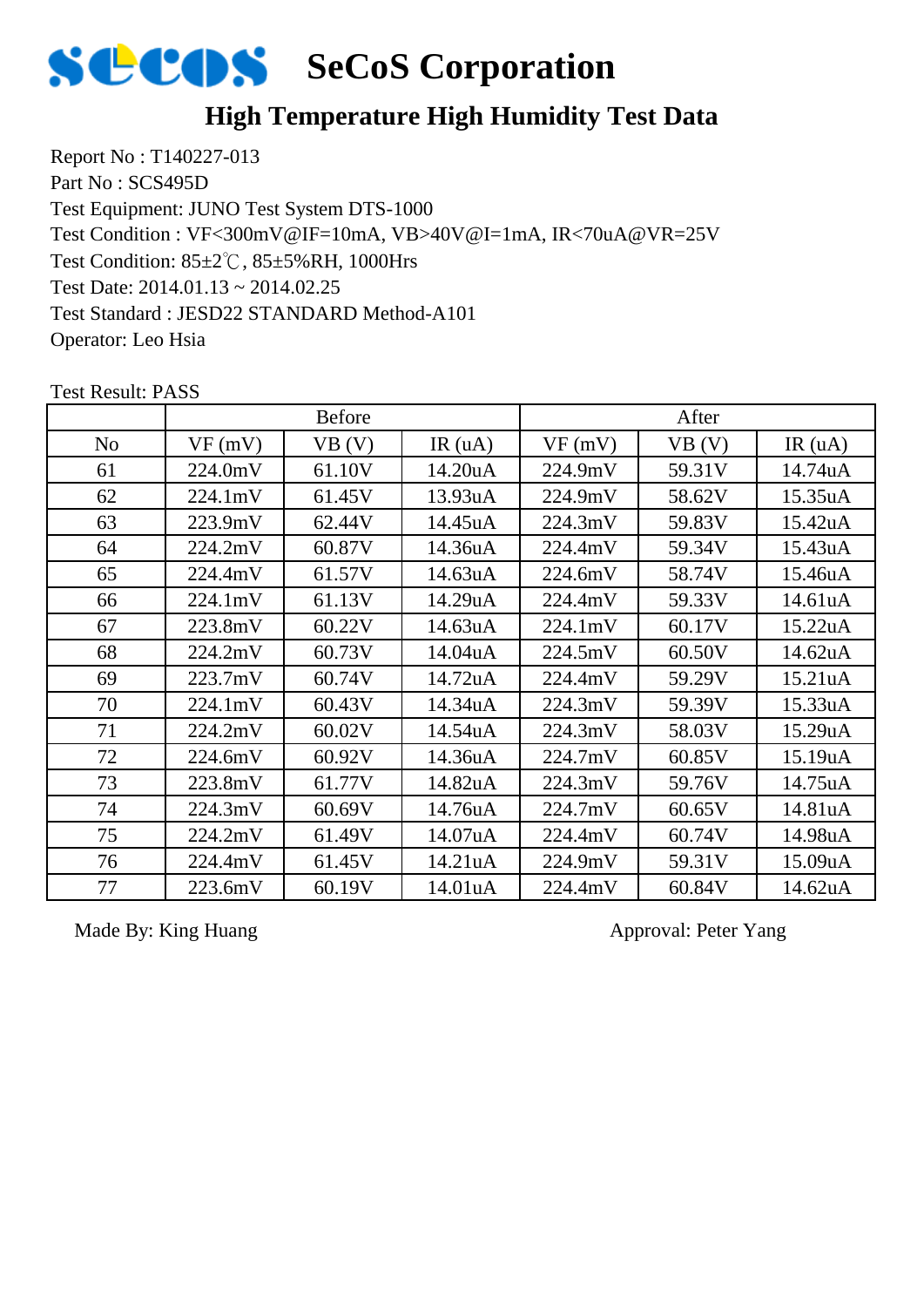

### **High Temper High Humidity Reverse Bies Test Data**

Report No : T140227-013 Part No : SCS495D Test Equipment: JUNO Test System DTS-1000 Test Condition: 85±2℃, 85±5%RH, 1000Hrs Test Date: 2014.01.13 ~ 2014.02.25 Test Standard : JESD22 STANDARD Method-A101 Operator: Leo Hsia Test Condition : VF<300mV@IF=10mA, VB>40V@I=1mA, IR<70uA@VR=25V

|                | <b>Before</b> |        |         | After   |        |         |
|----------------|---------------|--------|---------|---------|--------|---------|
| N <sub>o</sub> | VF(mV)        | VB(V)  | IR(uA)  | VF(mV)  | VB(V)  | IR(uA)  |
| 1              | 224.1mV       | 60.86V | 14.18uA | 224.2mV | 59.53V | 14.75uA |
| $\overline{2}$ | 223.9mV       | 62.07V | 14.25uA | 224.8mV | 58.86V | 14.91uA |
| $\overline{3}$ | 223.9mV       | 61.74V | 14.41uA | 224.7mV | 60.62V | 14.65uA |
| $\overline{4}$ | 223.6mV       | 60.31V | 14.49uA | 224.5mV | 58.76V | 14.60uA |
| 5              | 224.2mV       | 60.83V | 14.80uA | 224.1mV | 58.71V | 15.03uA |
| 6              | 224.2mV       | 62.11V | 14.26uA | 224.7mV | 60.53V | 15.36uA |
| $\overline{7}$ | 223.8mV       | 60.98V | 14.71uA | 224.9mV | 59.22V | 14.68uA |
| 8              | 223.9mV       | 60.23V | 14.29uA | 224.9mV | 58.91V | 14.84uA |
| 9              | 223.9mV       | 59.92V | 14.76uA | 224.2mV | 60.31V | 15.28uA |
| 10             | 223.7mV       | 61.20V | 14.43uA | 224.7mV | 58.85V | 14.76uA |
| 11             | 224.2mV       | 61.77V | 14.81uA | 224.7mV | 60.69V | 15.29uA |
| 12             | 223.8mV       | 60.57V | 14.85uA | 224.1mV | 59.61V | 14.92uA |
| 13             | 224.5mV       | 60.09V | 14.16uA | 224.6mV | 58.18V | 15.02uA |
| 14             | 224.0mV       | 60.65V | 14.60uA | 224.9mV | 58.49V | 15.39uA |
| 15             | 223.7mV       | 62.34V | 14.72uA | 224.7mV | 59.16V | 15.06uA |
| 16             | 224.5mV       | 62.06V | 14.66uA | 224.8mV | 58.06V | 15.41uA |
| 17             | 224.4mV       | 60.37V | 14.28uA | 225.0mV | 58.08V | 14.93uA |
| 18             | 223.6mV       | 60.30V | 14.61uA | 224.9mV | 59.15V | 15.37uA |
| 19             | 224.0mV       | 61.51V | 14.01uA | 224.6mV | 58.06V | 14.74uA |
| 20             | 224.0mV       | 60.61V | 13.99uA | 224.3mV | 59.05V | 15.26uA |
| 21             | 224.2mV       | 61.63V | 14.35uA | 224.0mV | 60.42V | 15.38uA |
| 22             | 224.1mV       | 60.87V | 14.64uA | 224.6mV | 59.24V | 15.38uA |
| 23             | 224.3mV       | 62.42V | 14.32uA | 224.6mV | 58.92V | 14.91uA |
| 24             | 223.7mV       | 61.04V | 14.77uA | 224.8mV | 58.68V | 14.74uA |
| 25             | 223.9mV       | 60.93V | 14.81uA | 224.4mV | 58.26V | 14.61uA |
| 26             | 224.0mV       | 60.59V | 14.24uA | 224.5mV | 59.52V | 14.72uA |
| 27             | 224.4mV       | 61.38V | 14.04uA | 224.8mV | 60.85V | 14.82uA |
| 28             | 224.5mV       | 62.65V | 14.62uA | 224.3mV | 60.57V | 14.67uA |
| 29             | 224.3mV       | 62.04V | 14.14uA | 224.9mV | 60.74V | 15.17uA |
| 30             | 224.4mV       | 61.46V | 14.36uA | 224.4mV | 59.04V | 14.81uA |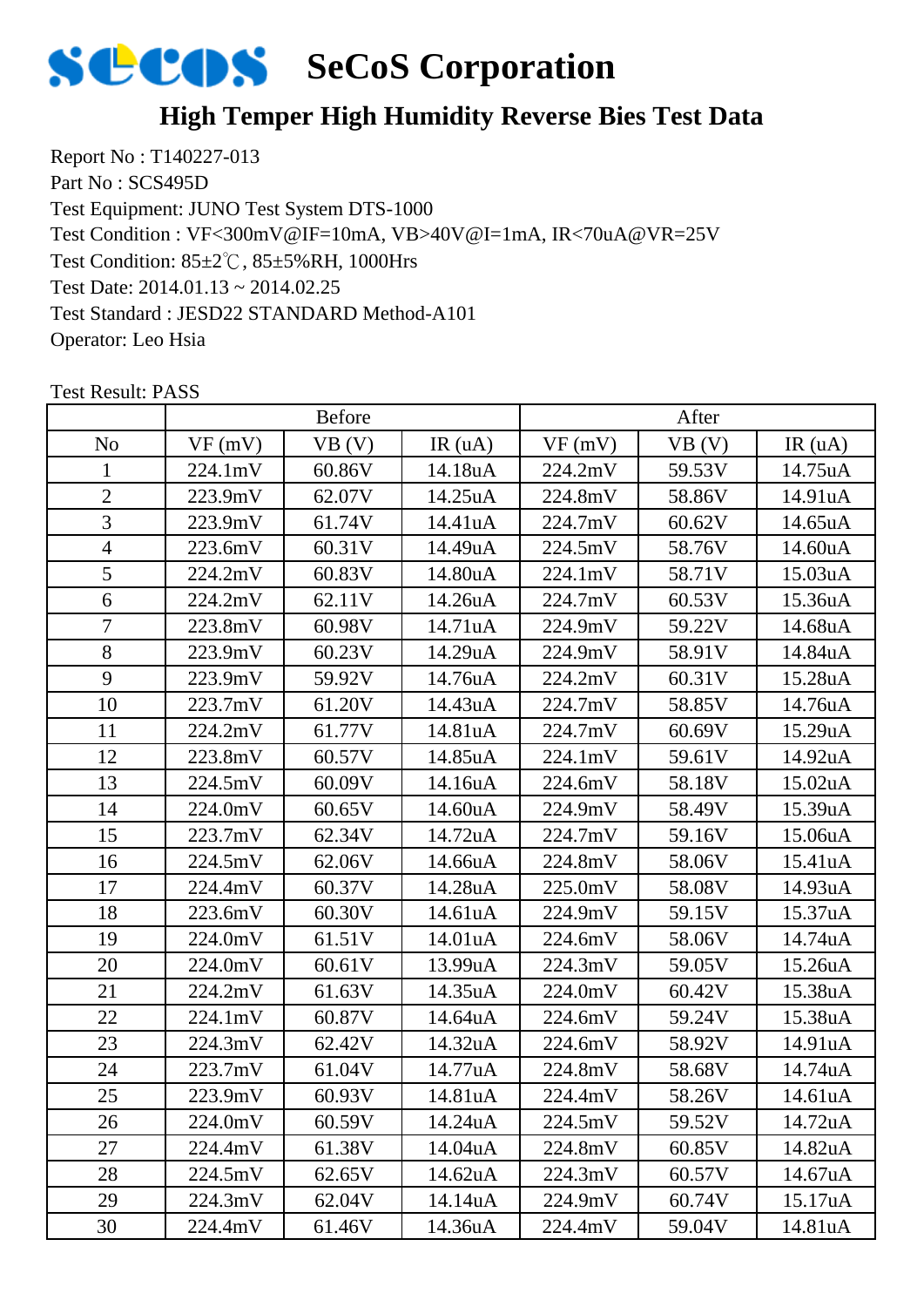

### **High Temper High Humidity Reverse Bies Test Data**

Report No : T140227-013 Part No : SCS495D Test Equipment: JUNO Test System DTS-1000 Test Condition: 85±2℃, 85±5%RH, 1000Hrs Test Date: 2014.01.13 ~ 2014.02.25 Test Standard : JESD22 STANDARD Method-A101 Operator: Leo Hsia Test Condition : VF<300mV@IF=10mA, VB>40V@I=1mA, IR<70uA@VR=25V

|                | <b>Before</b> |        |         | After   |        |                      |
|----------------|---------------|--------|---------|---------|--------|----------------------|
| N <sub>o</sub> | VF(mV)        | VB(V)  | IR(uA)  | VF(mV)  | VB(V)  | IR(uA)               |
| 31             | 224.1mV       | 61.91V | 14.54uA | 224.6mV | 58.31V | 15.39uA              |
| 32             | 223.8mV       | 60.57V | 14.07uA | 224.4mV | 60.81V | 14.90uA              |
| 33             | 224.4mV       | 60.95V | 14.07uA | 224.6mV | 60.48V | 14.95uA              |
| 34             | 224.3mV       | 61.61V | 14.70uA | 224.6mV | 58.63V | 14.92uA              |
| 35             | 223.6mV       | 61.88V | 14.79uA | 224.5mV | 58.23V | 15.34uA              |
| 36             | 224.5mV       | 61.93V | 14.19uA | 224.4mV | 58.76V | 15.35uA              |
| 37             | 224.4mV       | 62.41V | 14.54uA | 224.7mV | 59.47V | 14.68uA              |
| 38             | 224.1mV       | 60.24V | 14.70uA | 224.9mV | 59.15V | 14.58uA              |
| 39             | 223.9mV       | 61.69V | 14.58uA | 224.7mV | 59.43V | 14.97uA              |
| 40             | 224.0mV       | 60.97V | 14.82uA | 224.4mV | 58.47V | 14.79uA              |
| 41             | 224.4mV       | 61.66V | 14.24uA | 224.1mV | 58.88V | 15.26uA              |
| 42             | 224.1mV       | 62.06V | 14.27uA | 224.8mV | 60.21V | 14.58uA              |
| 43             | 224.3mV       | 61.88V | 14.10uA | 224.7mV | 58.16V | 14.55uA              |
| 44             | 224.5mV       | 61.28V | 14.34uA | 224.8mV | 60.57V | 14.67uA              |
| 45             | 224.2mV       | 60.70V | 14.25uA | 225.0mV | 58.97V | 15.30uA              |
| 46             | 224.4mV       | 61.53V | 13.99uA | 224.0mV | 58.99V | 14.74uA              |
| 47             | 223.8mV       | 61.49V | 13.92uA | 224.8mV | 58.15V | 15.07uA              |
| 48             | 224.3mV       | 60.92V | 14.05uA | 224.7mV | 59.86V | 14.90uA              |
| 49             | 224.4mV       | 60.10V | 14.83uA | 224.9mV | 60.05V | 15.29uA              |
| 50             | 223.8mV       | 61.06V | 13.97uA | 224.7mV | 59.06V | 14.70uA              |
| 51             | 224.4mV       | 62.50V | 14.50uA | 224.3mV | 59.29V | 14.94uA              |
| 52             | 223.6mV       | 61.72V | 14.12uA | 224.7mV | 60.16V | 15.44uA              |
| 53             | 223.8mV       | 60.54V | 14.61uA | 224.7mV | 59.97V | 15.25uA              |
| 54             | 223.8mV       | 61.67V | 14.12uA | 224.3mV | 60.50V | 14.54uA              |
| 55             | 224.5mV       | 61.17V | 14.55uA | 224.3mV | 60.62V | 14.83uA              |
| 56             | 223.8mV       | 62.64V | 13.95uA | 224.6mV | 58.04V | 15.09 <sub>u</sub> A |
| 57             | 224.1mV       | 61.21V | 14.02uA | 224.6mV | 60.26V | 15.47uA              |
| 58             | 224.5mV       | 62.23V | 14.08uA | 224.7mV | 59.08V | 15.23uA              |
| 59             | 223.8mV       | 61.73V | 14.89uA | 224.2mV | 58.15V | 14.84uA              |
| 60             | 223.8mV       | 62.63V | 13.97uA | 224.1mV | 59.30V | 15.20uA              |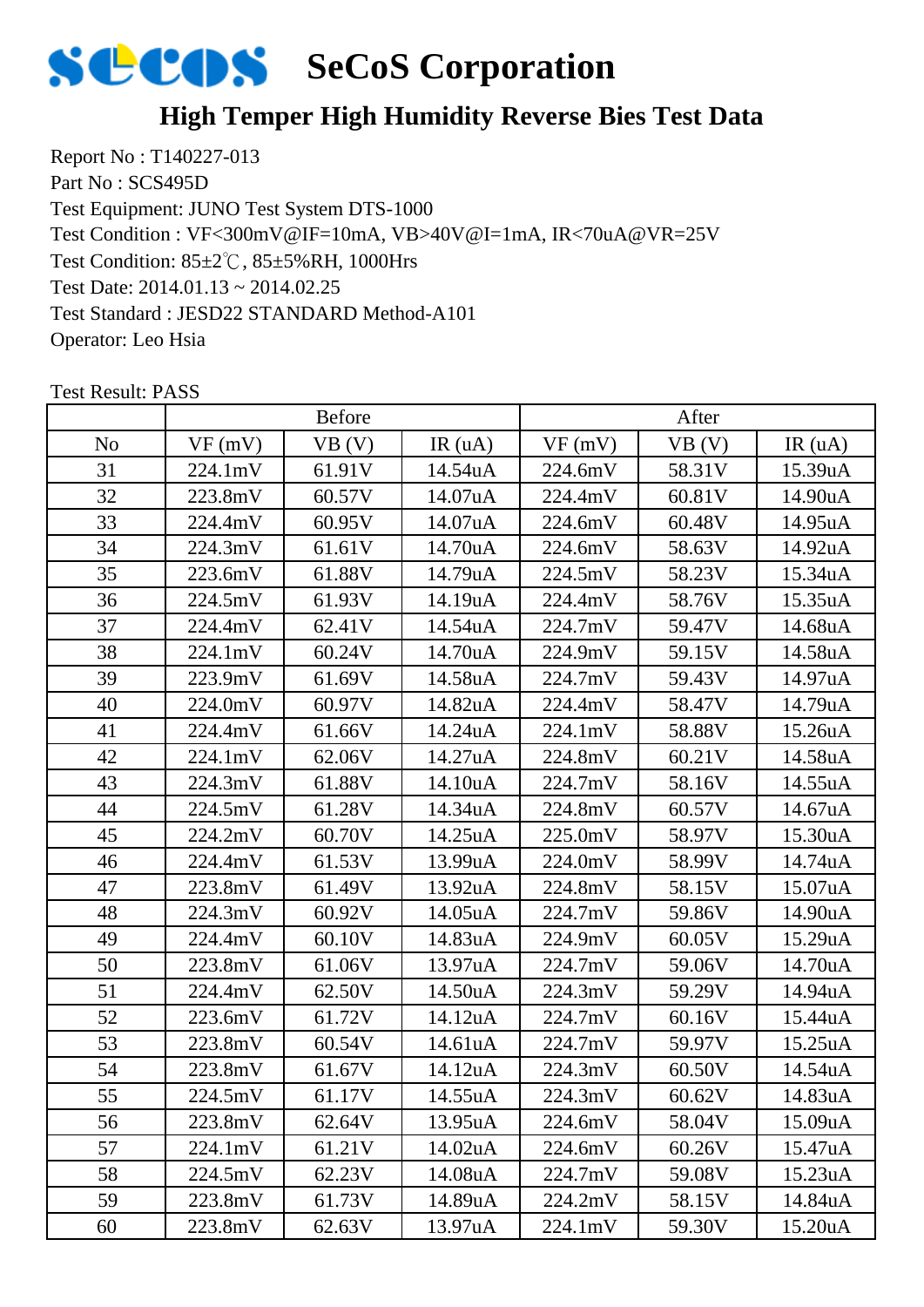

### **High Temper High Humidity Reverse Bies Test Data**

Report No : T140227-013 Part No : SCS495D Test Equipment: JUNO Test System DTS-1000 Test Condition: 85±2℃, 85±5%RH, 1000Hrs Test Date: 2014.01.13 ~ 2014.02.25 Test Standard : JESD22 STANDARD Method-A101 Operator: Leo Hsia Test Condition : VF<300mV@IF=10mA, VB>40V@I=1mA, IR<70uA@VR=25V

|                | <b>Before</b> |        |         | After   |        |         |
|----------------|---------------|--------|---------|---------|--------|---------|
| N <sub>o</sub> | VF(mV)        | VB(V)  | IR(uA)  | VF(mV)  | VB (V) | IR(uA)  |
| 61             | 224.6mV       | 62.09V | 14.52uA | 224.3mV | 60.46V | 15.28uA |
| 62             | 223.6mV       | 62.30V | 14.76uA | 224.1mV | 59.41V | 15.02uA |
| 63             | 224.0mV       | 61.61V | 14.16uA | 224.1mV | 58.39V | 14.54uA |
| 64             | 224.2mV       | 60.62V | 14.67uA | 224.1mV | 59.36V | 14.64uA |
| 65             | 224.3mV       | 61.33V | 14.88uA | 224.4mV | 59.78V | 15.18uA |
| 66             | 223.7mV       | 60.89V | 14.53uA | 224.5mV | 59.84V | 14.55uA |
| 67             | 224.5mV       | 61.39V | 14.29uA | 224.6mV | 60.66V | 14.84uA |
| 68             | 223.8mV       | 60.28V | 14.10uA | 224.3mV | 58.17V | 15.14uA |
| 69             | 223.8mV       | 61.99V | 14.21uA | 224.5mV | 58.37V | 15.43uA |
| 70             | 224.4mV       | 60.67V | 14.70uA | 224.8mV | 60.79V | 14.95uA |
| 71             | 224.1mV       | 62.37V | 14.69uA | 224.1mV | 58.96V | 15.08uA |
| 72             | 223.9mV       | 61.72V | 14.46uA | 224.8mV | 58.59V | 15.43uA |
| 73             | 224.4mV       | 61.26V | 14.35uA | 224.0mV | 60.19V | 14.91uA |
| 74             | 223.8mV       | 62.10V | 14.17uA | 224.4mV | 59.19V | 15.30uA |
| 75             | 224.4mV       | 60.65V | 14.40uA | 224.0mV | 58.54V | 14.92uA |
| 76             | 224.0mV       | 62.59V | 14.19uA | 224.3mV | 60.48V | 14.78uA |
| 77             | 223.6mV       | 61.77V | 14.29uA | 224.4mV | 58.28V | 15.14uA |

Test Result: PASS